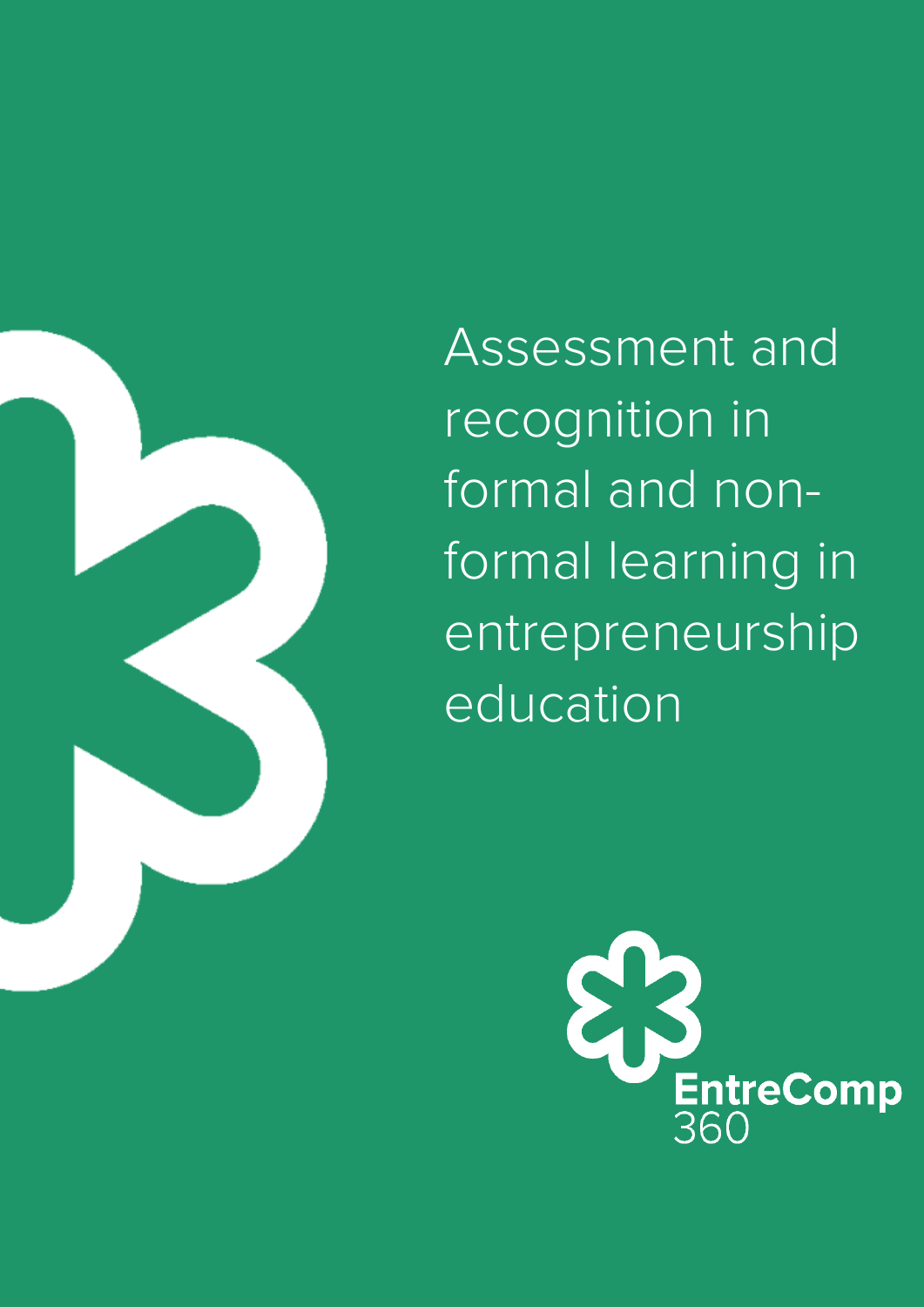What's inside?

Why are we assessing?

Contemporary challenges in assessment

Assessment in enterprise and entrepreneurship education

What are we assessing?

Assessment with Entrecomp

Assessment Literacy – Entreassess

How are we assessing?

Examples and practices

Created in the project EntreComp 360, coordinated by Haskoli Island, supported by the European Union. [https://entrecomp360.eu](https://entrecomp360.eu/)

With contributions of Democracy and Human Rights Education in Europe, Haskoli Island, Bantani Education, Consorzio Materahub Industrie Culturali e Creative, Innogate to Europe SL, The Women's Organisation Ltd and Not a Bad Idea Ltd.

Main editors: Hazel Israel [\(Bantani](https://bantani.com/)  [Education](https://bantani.com/)) Editorial support: Svanborg Rannveig Jónsdóttir and Ramón Martínez

Editor of the EntreComp 360 guides: Nils-Eyk Zimmermann ([DARE network](https://dare-network.eu/)), Reykjavík/Brussels, 2022

The European Commission's support for the production of this publication does not constitute an endorsement of the contents, which reflect the views only of the authors, and the Commission cannot be held responsible for any use which may be made of the information contained therein.



Co-funded by the Erasmus+ Programme of the European Union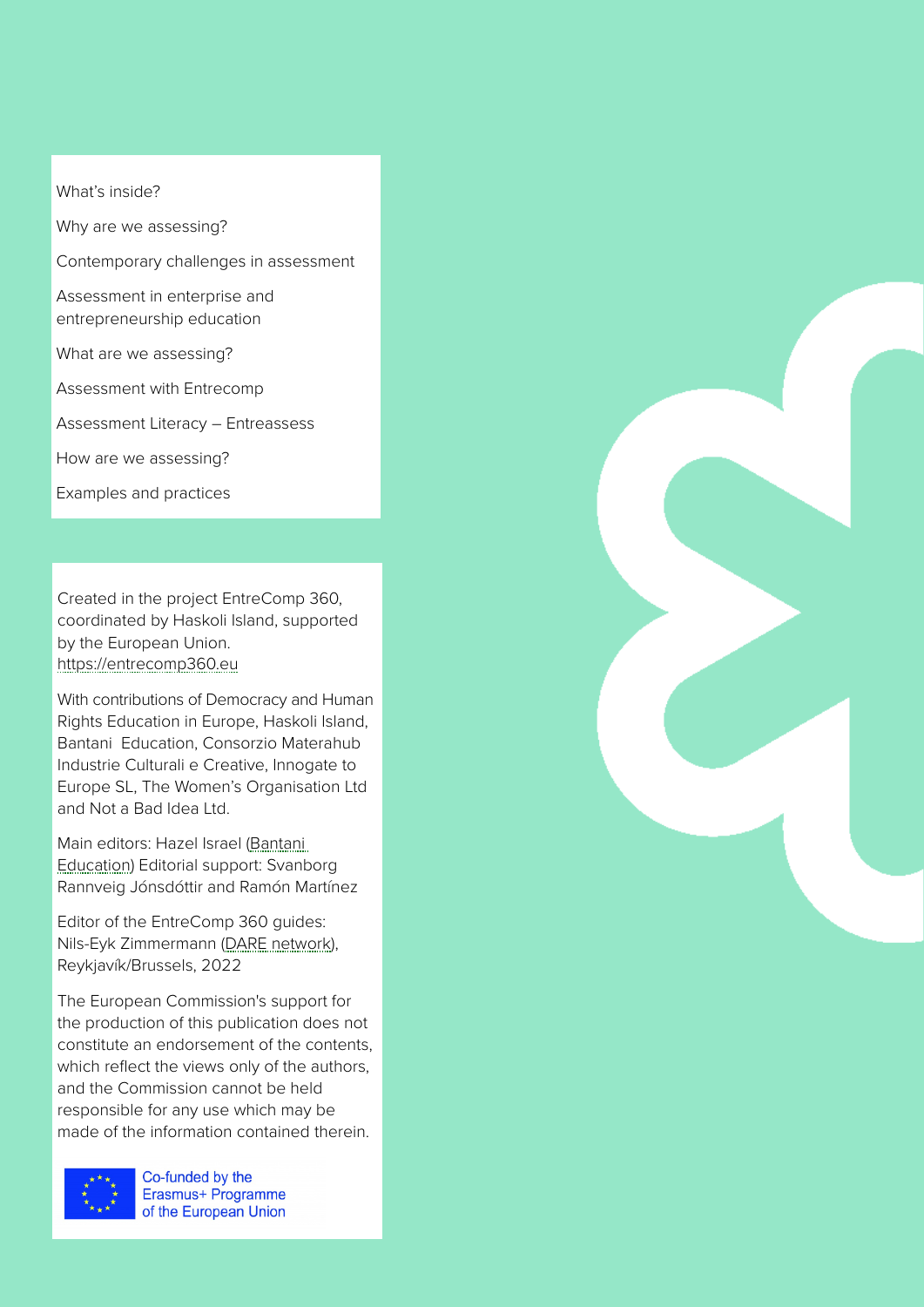# INTRODUCTION

Educational assessment is the systematic collection, review, and use, of information and evidence to represent, evaluate and report learning, in different ways, for different purposes. Assessment has been described as the bridge between teaching and learning. Assessment can help us to identify and evidence learning needs and the impact of our ideas, actions and efforts as learners, teachers and organisations. This guide is written for educators working in enterprise and entrepreneurship education and training and aims to introduce practitioners to contemporary thinking, tools and practice in assessment within enterprise and entrepreneurial education.

Assessment is essentially evaluation, i.e. the process of judging or calculating the quality, importance, amount, or value of something. What is specific about educational assessment is that it is framed in educational purposes, underpinned by educational principles, and impact is measured by the evaluation of learning evidence. There are three stages inherent to educational assessment:

| PURPOSE – what are we setting out to achieve and find out? |
|------------------------------------------------------------|
| IMPACT – what happened? Did we achieve our aims?           |
| EVIDENCE - how do we know?                                 |
|                                                            |

In more traditional academic assessment, educational purposes have tended to focus on testing knowledge and understanding in one hit, examination-style papers, which are dominated by written evidence. However, increasing awareness of the limitations, potential bias and 'wash back' of formal examinations has strengthened calls for more purposeful and meaningful assessment methods, drawing from richer and more diverse evidence, over time.

| The measurement of deep learning must always be    |  |  |  |
|----------------------------------------------------|--|--|--|
| informed by a wealth of underlying assessment      |  |  |  |
| evidence that captures the complete picture of who |  |  |  |
| students are, what they know and whether they are  |  |  |  |
| prepared to use that knowledge to advance their    |  |  |  |
| lives and others. (Joanne McEachen).               |  |  |  |

The guide contains coverage of main assessment topics written by Hazel Israel (Bantani Foundation). Additionally there are examples of practice, gathered by partners in the EntreComp360 project, from experimentation and practices using assessment and recognition for supporting work in entrepreneurship education and/or use of EntreComp for these purposes.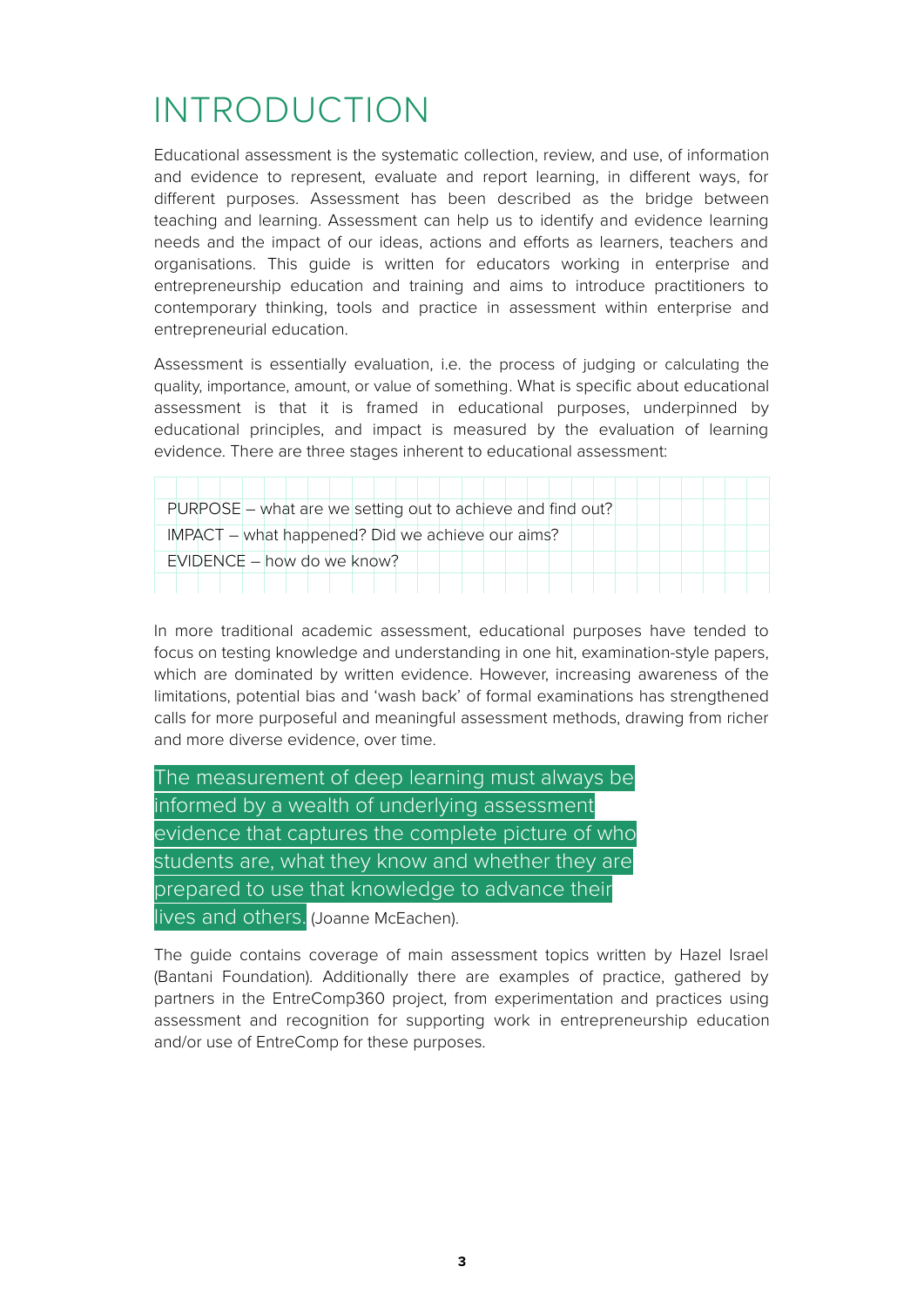# Why are we assessing?

Formal and informal assessment can have wide-ranging purposes and assessment design links closely to these purposes. Time spent clarifying the purposes and uses of assessments are essential to identify appropriate design considerations. Consider the different purposes below and what these purposes mean for the assessment form and method.

| Assessment for measurement requiring a stable metric to identify starting |
|---------------------------------------------------------------------------|
| points and distance travelled.                                            |
|                                                                           |
| Assessment for selection requiring rank order or criterion-referenced     |
|                                                                           |
| Assessment to diagnose next learning steps                                |
|                                                                           |
| Assessment to evidence impact or competence                               |
|                                                                           |
| Assessment to evaluate approaches taken, educator or organisational       |
| performance.                                                              |
|                                                                           |

Another way of classifying assessment purposes is as follows:

| Assessment of learning – what learning has taken place?                |
|------------------------------------------------------------------------|
| Assessment for learning - what further learning can we gain?           |
|                                                                        |
| Assessment as learning – what do we learn about learning by assessing? |

# THE SOCIAL AIM: RECOGNITION

One crucial aspect of assessment in education and training is the recognition of learners' gained competences. Or in other words – assessment and evaluation should lead to learners, and others, valuing their knowledge, skills, attitudes, values and learning progress.

- The basis is self-recognition , including "personal awareness and assessment of learning outcomes, and the ability to use these learning outcomes in other fields." (Youth Pass)
- Social recognition and political recognition are describing how others acknowledge and describe the competence of a learner.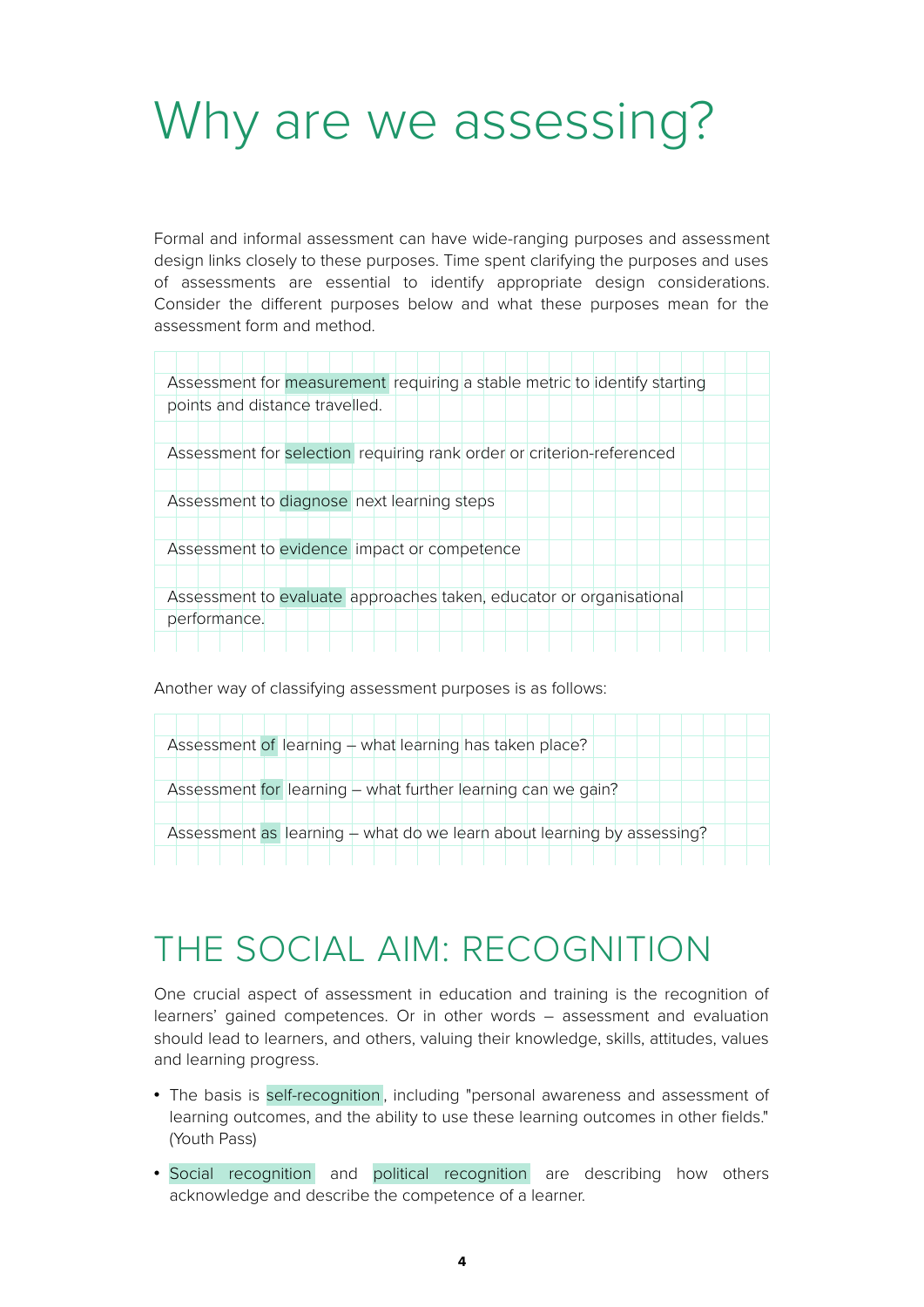• Formal recognition is describing and comparing learning, often in the form of certificates, licenses, or similar, issued by a formal or non-formal educational institution.

| <b>IDENTIFICATION</b>                                                 |
|-----------------------------------------------------------------------|
|                                                                       |
| Makes the individual's learning and outcomes in a general way visible |
|                                                                       |
| Rather in a less formal way                                           |
| Making use of different and free forms of description, assessment     |
| and documentation                                                     |
|                                                                       |

| <b>VALIDATION</b>                                             |
|---------------------------------------------------------------|
|                                                               |
| The confirmation by a competent body                          |
| - that learning outcomes have been identified and documented, |
| - assessed against predefined criteria,                       |
| - compliant with the requirements of validation standards.    |
|                                                               |
| Validation typically leads to certification.                  |
|                                                               |

#### BACKGROUND

Follow the links below to read more about recognition, identification and validation of learning outcomes

**Recognition, Identification and Validation of Learning Outcomes**  [Competendo Digital Toolbox](https://competendo.net/en/Identification_of_Learning_Outcome) 

About recognition [YouthPass](https://www.youthpass.eu/en/recognition/about-recognition/)

The shift to learning outcomes. Policies and practices in Europe [European Centre for the Development of Vocational Training](https://www.cedefop.europa.eu/EN/Files/3054_en.pdf) (Cedefop), 2009

**f** Terminology of European education and training policy: a selection of 130 terms. 2nd ed. Luxembourg: Publications Office of the EU. [European Centre for the Development of Vocational Training](http://www.cedefop.europa.eu/EN/Files/4117_en.pdf) (Cedefop), 2014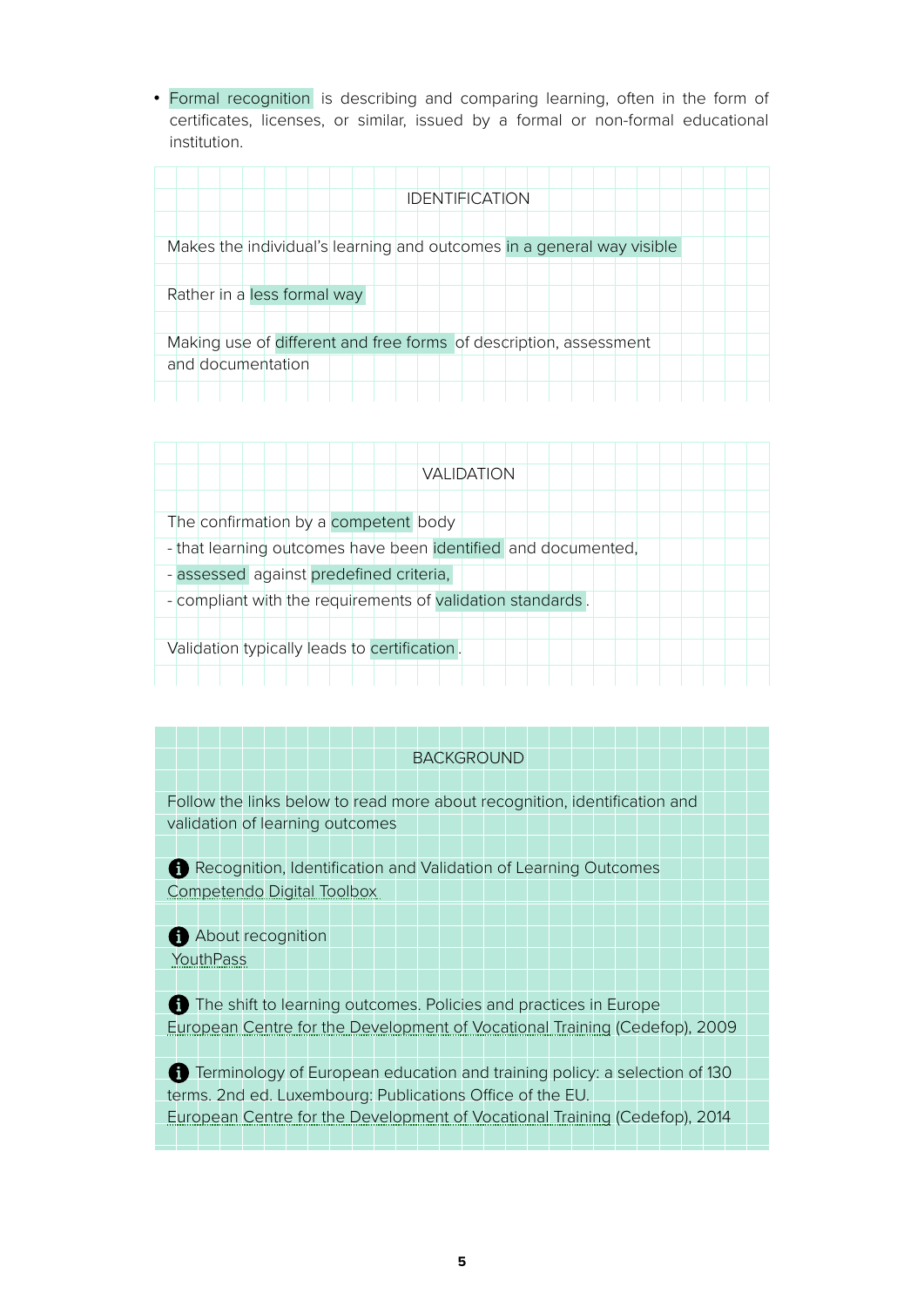Many forms of assessment in formal educational contexts or certified courses aim for validation. In most non-formal learning settings the identification aspect is more relevant. Many of these learning offerings do not usually lead to validation and certification. They are also not aiming to deliver learning experiences that must be comparable across education policy boundaries and systems. Furthermore, training and seminars don't often follow a curriculum or are taking place over a long course. However, this does not mean, that assessment and identification are not important for them. In fact they integrate several individual and collective strategies for formative assessment and evaluation in learning processes, offering learners space and methodology to (self)-assessment and recognition and develop a variety of forms of describing learning.

Examples of the approach of Youth Pass and its assisting handbook [Valued by You,](https://www.youthpass.eu/en/publications/handbooks/) [Valued by Others](https://www.youthpass.eu/en/publications/handbooks/) illustrate this popular approach including these 'soft' and learnerand group-centered forms of assessment.

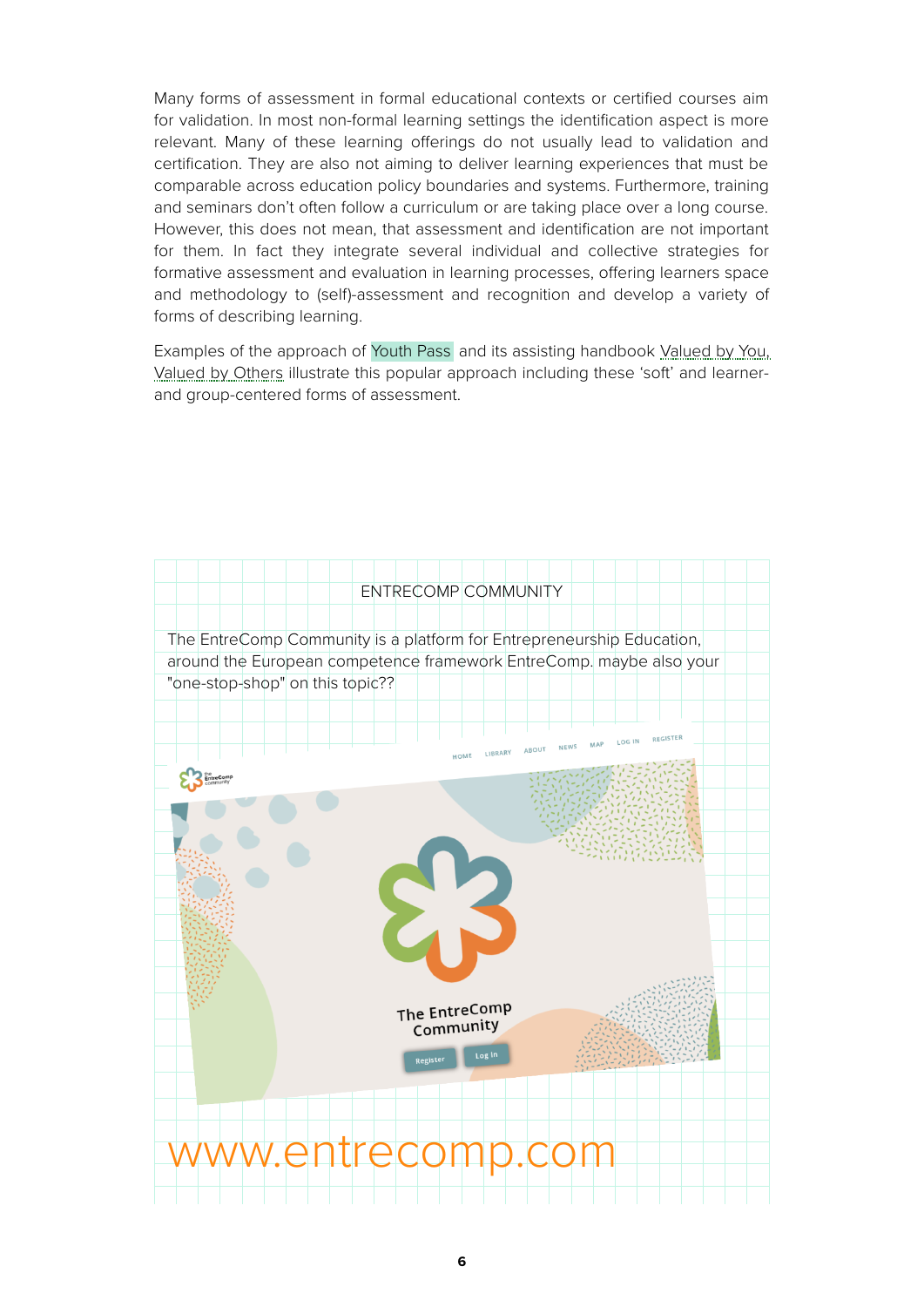# **Contemporary** challenges in assessment

Not everything that counts can be counted and not everything that can be counted counts.

Albert Einstein

Recent experiences of assessment in the Covid 19 pandemic have created an opportunity to revisit traditional and dominant assessment methodologies and to reevaluate them in light of new ways of learning and working, digital transformation and what we know about effective learning and cognitive development.

Bill Lucas' (2021) paper Rethinking assessment in education: The case for change identifies four categories within which to organise the perceived shortcomings of current assessment approaches:

- What is assessed?;
- How it is assessed method ;
- Impact of assessment consequences
- Uses made of the assessment validity .

The table on the following page sets out these broad areas to organise interesting trends, or new directions, in assessment, which can be seen as opportunities to improve assessment practice, through the creation of clear and shared principles for effective assessment.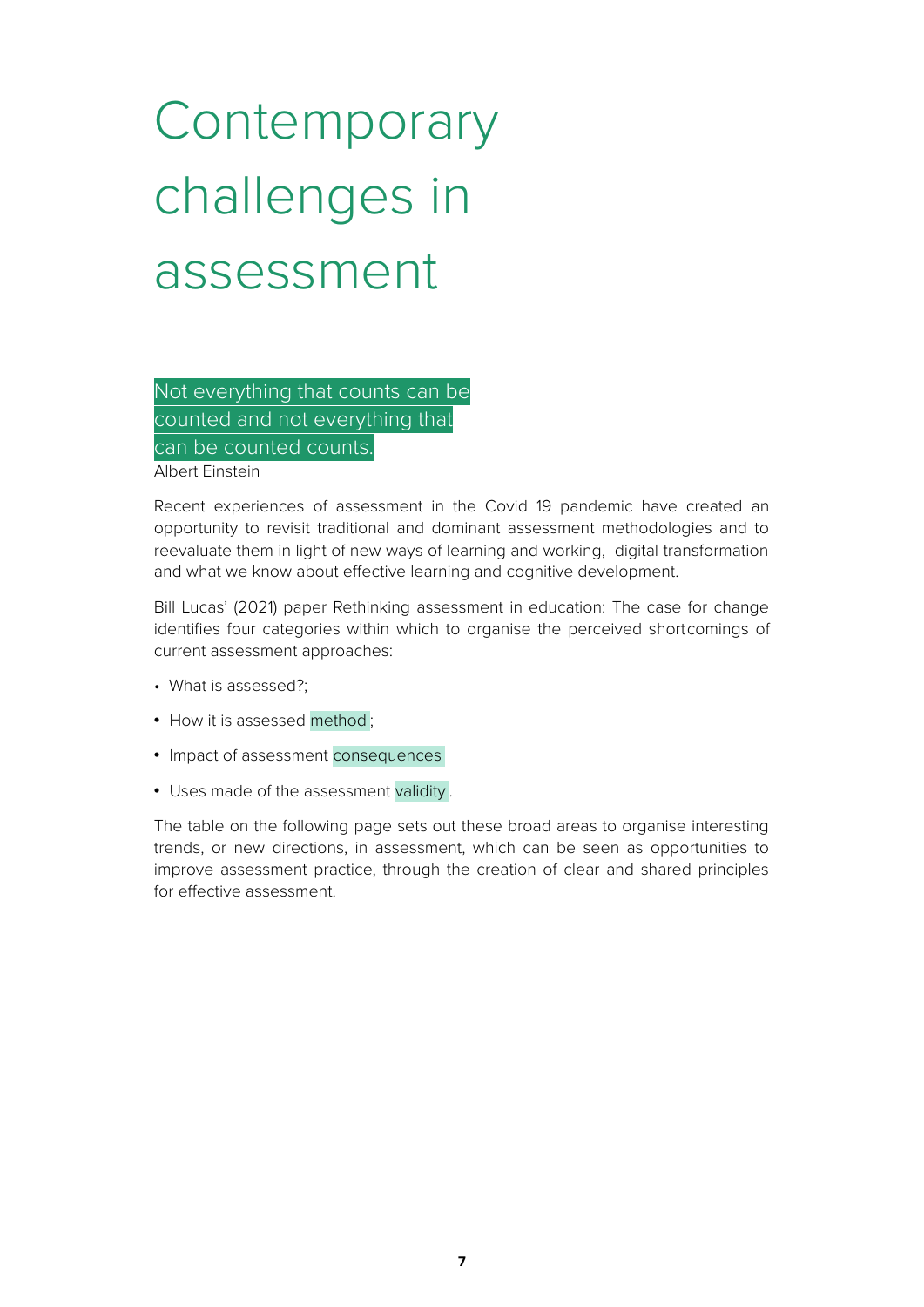# High level summary of the case for change

Goal – assessment should

Trend

be/include Rationale

| WHAT IS ASSESSED (FOCUS)               |                                       |                                                                                                                                                                                                                                                                                                 |  |  |
|----------------------------------------|---------------------------------------|-------------------------------------------------------------------------------------------------------------------------------------------------------------------------------------------------------------------------------------------------------------------------------------------------|--|--|
| Nature of<br>learning                  | Deep wide<br>collaborative            | Assessment should aim to capture what are agreed<br>to be desirable kinds of learning                                                                                                                                                                                                           |  |  |
| A range of<br>strengths                | head, heart<br>and hand               | Assessment should capture competencies required<br>for learning, life and employment                                                                                                                                                                                                            |  |  |
|                                        |                                       | HOW IT IS ASSESSED (METHODS)                                                                                                                                                                                                                                                                    |  |  |
| Integration                            | Ongoing,<br>authentic                 | Assessment should be pedagogically sensitive and<br>educationally valuable, supporting and enriching<br>learning goals                                                                                                                                                                          |  |  |
| Approach                               | Carefully<br>evidencing<br>capability | Assessment should establish clear and shared<br>definitions of learning dispositions and progression,<br>to more reliably evidence high-order thinking skills,<br>problem solving, real world application and<br>extended investigations through multimodal<br>evidence                         |  |  |
| Source of<br>credential                | <b>Broad</b><br>consortium            | Assessment should support creation of new assess-<br>ment partnerships to develop performance and<br>scenario based assessments which incorporate data<br>from a number of sources                                                                                                              |  |  |
|                                        |                                       | THE IMPACT OF THE ASSESSMENT PROCESS (CONSEQUENCES)                                                                                                                                                                                                                                             |  |  |
| Focus of<br>assessment                 | Predominantly<br>formative            | Assessment should serve learning progression,<br>supporting development of mastery over time,<br>reducing the tension between formative and<br>summative approaches, increasing learner<br>confidence and motivation                                                                            |  |  |
| Personalisati<br>on                    | Individual<br>progression             | Assessment should provide engaging, equitable<br>access to measures of progress which fairly<br>evidence student progress and promote success                                                                                                                                                   |  |  |
| THE USES MADE OF ASSESSMENT (VALIDITY) |                                       |                                                                                                                                                                                                                                                                                                 |  |  |
| Style of<br>credential                 | Evidenced<br>based<br>narrative       | Assessment should support learners to articulate<br>their learning, referencing wide ranging evidence to<br>report their learning                                                                                                                                                               |  |  |
| Ownership                              | For learners<br>and others            | Assessment should clearly reflect and represent the<br>purpose it is intended to serve, with opportunities to<br>involve students and teachers in all aspects of the<br>assessment process and system, increasing<br>transparency to reduce anxiety and enhance<br>teacher and student capacity |  |  |
| Strategic<br>intent                    | Mainly for<br>improvement             | Assessment should be a tool for improvement to<br>enhance student performance over time                                                                                                                                                                                                         |  |  |

Table 1 (adapted from The case for change, Lucas 2021 by Hazel Israel 2021)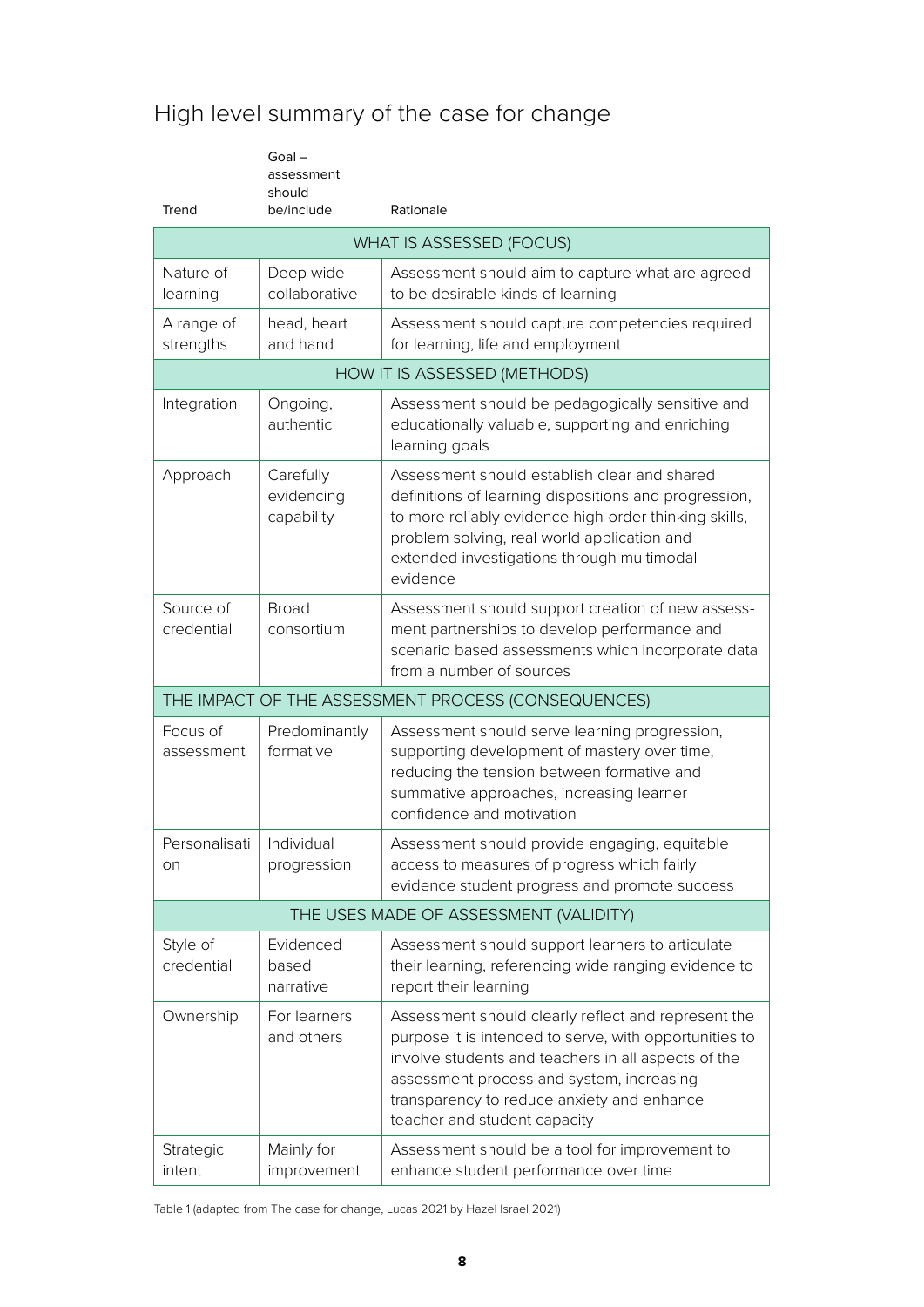# Assessment in enterprise and entrepreneurship education

The most common mistake you'll make is forgetting to keep your own scorecard. Very little at work reinforces your ability to do this, so you will have to be vigilant. When evaluators give you an assessment, they are just guessing at who you are; they certainly are not the ones who know your potential. They can rate you and influence you, but they don't get to define you. That's your most honorable assignment: to define, every day through the way you deliver your work, the scope and nature of your inherent abilities.

Charlotte Beers

High levels of interest in assessment in enterprise and entrepreneurship education indicates an appetite for assessment approaches, which are different to more traditional academic methods. However, a shared definition of what could be called 'entrepreneurial assessment', as appropriate to 'entrepreneurial learning', is still emerging and evolving as entrepreneurial learning approaches are adopted by increasingly diverse purposes in wider-ranging contexts.

When we talk about entrepreneurial learning, a useful starting point is the Enterprise and Entrepreneurship Education: Guidance for UK Higher Education Providers from the UK Quality Assurance Agency for HE (QAA, 2018). It is setting out the diversity of practice, in terms of content and purposes, in use currently in entrepreneurship education, making the case that different forms of entrepreneurial learning require different forms of assessment.

"Educators often utilise new and different approaches to assessment when introducing Enterprise and Entrepreneurship into their teaching. Interdisciplinary approaches should be considered, as not all types of assessment are utilised within specialist disciplines" (QAA, 2018: 14).

Assessment experiences should align very closely with learning experiences, purposes and outcomes, to ensure 'constructive alignment'. Constructive alignment requires assessment to reflect and include what we consider to be valuable and effective entrepreneurial learning, no more no less.

The Entrecomp Playbook presents nine inspirational principles of effective entrepreneurial learning that will guide educators in the process of designing, implementing and monitoring an entrepreneurial learning experience. These prin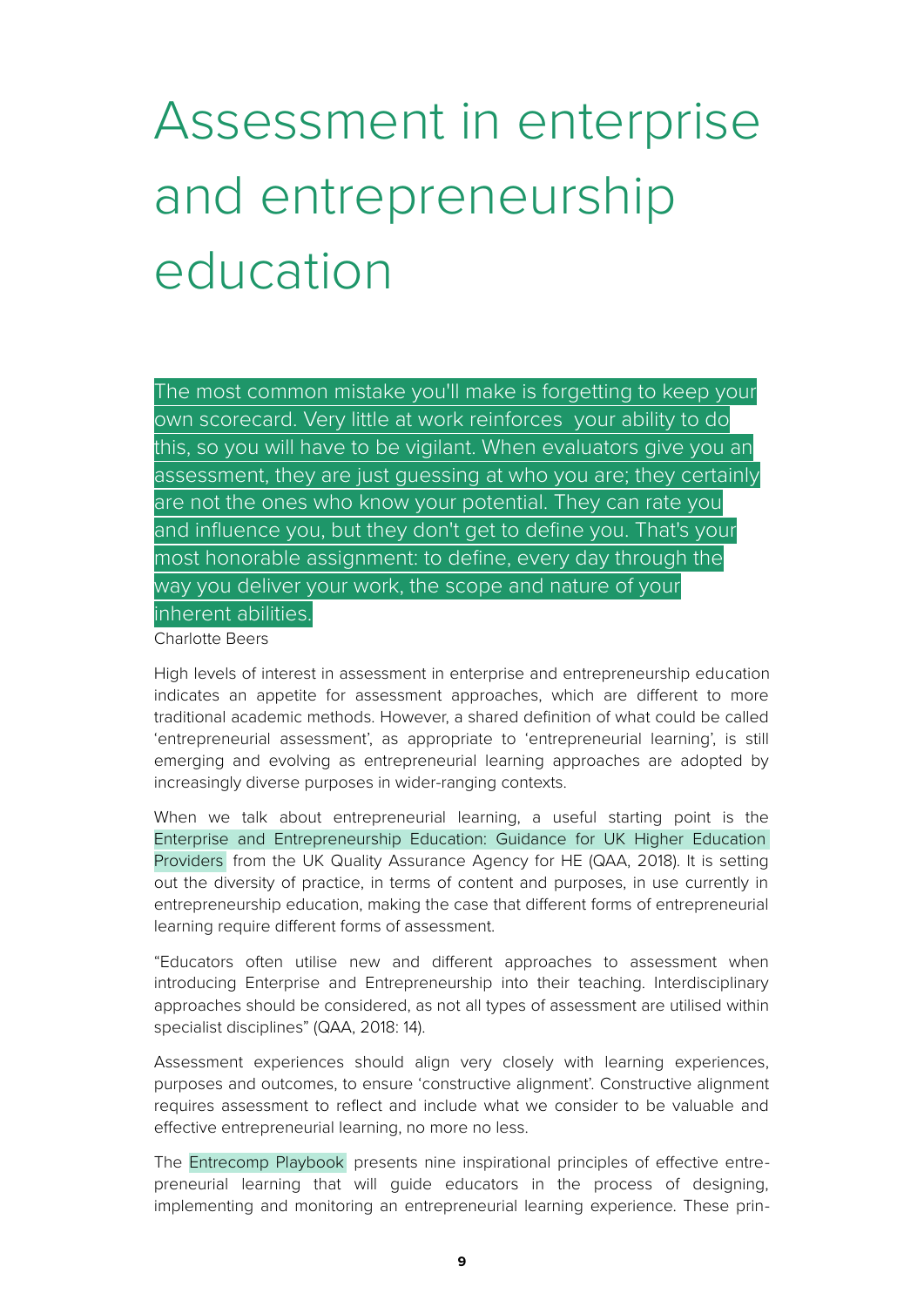ciples "help in setting the right mindset for creating practical entrepreneurial experiences that allow learners to stage and grow their entrepreneurial competences."

# Experience Novelty Triggers Reflection Ecosystem Collaboration Others Mentoring Progression

These principles can also be used as guiding quality or success criteria to support constructive alignment of the assessment design with what are agreed to be characteristics of effective entrepreneurial learning.

# ASSESSING "ENTREPRENEURSHIP"

Definitions of enterprise, entrepreneurship, skills and competence are used loosely and interchangeably. It is important to clarify the purposes, nature and scope of activity, as these will implicate some assessment approaches over others. There are different definitions in use in this field, which are contested and still under discussion so definitions may depend upon the people, purpose and context of activity. For this reason it is important to clarify what is meant by different terms used by particular groups of people.

#### DEFINITIONS AND DISTINCTIONS

#### **ENTERPRISE**

The generation and application of ideas, which are set within practical situations during a project or undertaking. This is a generic concept that can be applied across all areas of education and professional life.

It combines creativity, originality, initiative, idea generation, design thinking, adaptability and reflexivity with problem identification, problem solving, innovation, expression, communication and practical action.

ENTREPRENEURSHIP (SOCIAL, GREEN, DIGITAL, INTRAPRENEURSHIP) Entrepreneurship is when you act upon opportunities and ideas and transform them into value for others. This can, but does not exclusively, lead to venture creation but also includes creating value which can be social, cultural and economic.

Entrepreneurship applies to both individuals and groups (teams or organisations), and it refers to value creation in the private, public and third sectors, and in any hybrid combination of the three.

#### EMPLOYABILITY AND EMPLOYMENT

'A set of achievements – skills, understandings and personal attributes – that make individuals more likely to gain employment and be successful in their chosen occupations, which benefits themselves, the workforce, the community and the economy.' Knight and Yorke (2003, pg. 8).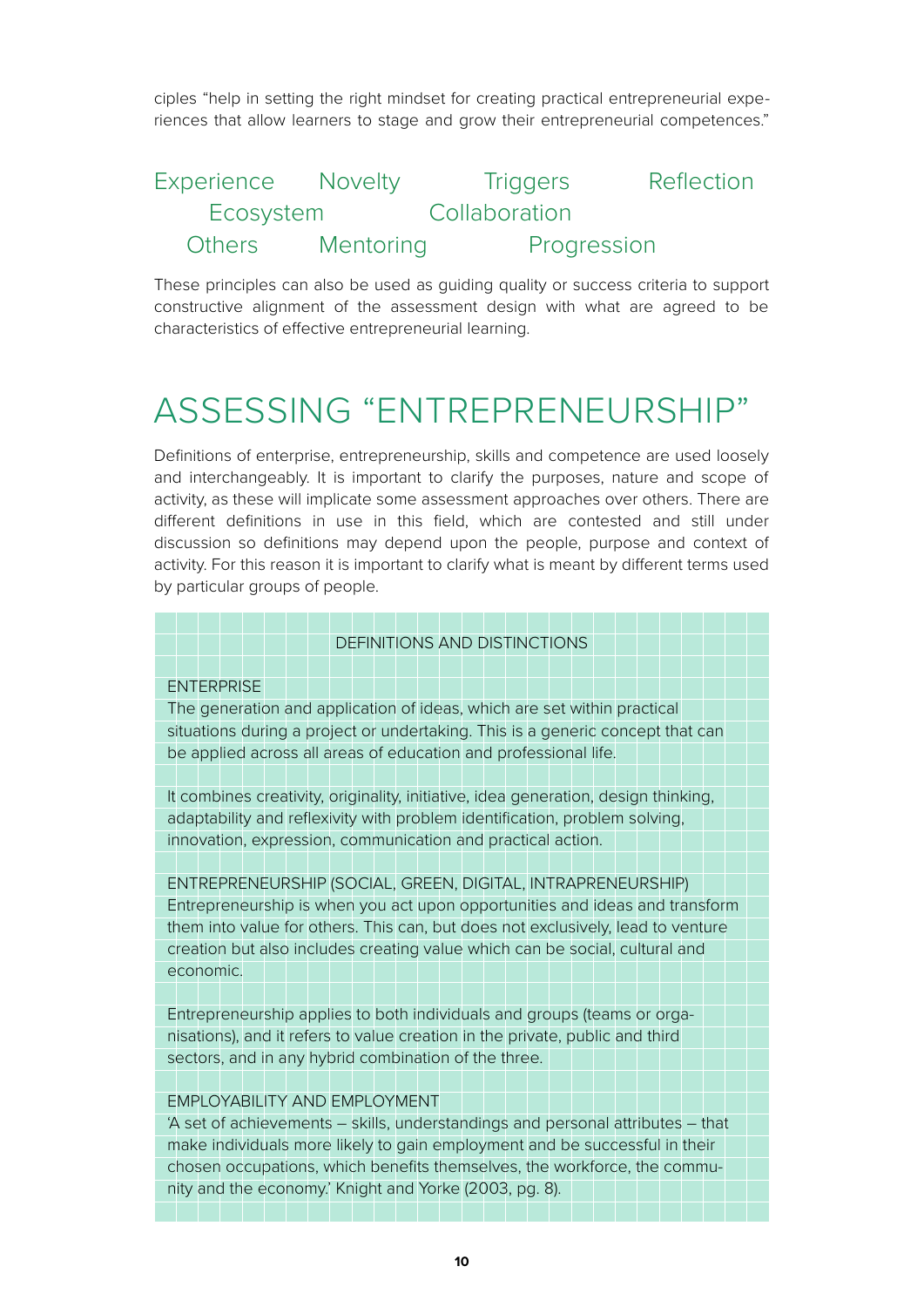| <b>ENTERPRISE EDUCATION</b>                                                                                                                                     |
|-----------------------------------------------------------------------------------------------------------------------------------------------------------------|
| The process of developing students in a manner that provides them with an                                                                                       |
| enhanced capacity to generate ideas, and the behaviours, attributes, and                                                                                        |
| competencies to make them happen. It extends beyond knowledge                                                                                                   |
| acquisition to a wide range of emotional, intellectual, social, cultural and                                                                                    |
| practical behaviours, attributes and competences, and is appropriate to all                                                                                     |
| students. These are all underlying factors that can enhance employability                                                                                       |
| prospects as well as be taken further through Entrepreneurship Education.                                                                                       |
|                                                                                                                                                                 |
| <b>ENTREPRENEURSHIP EDUCATION</b>                                                                                                                               |
| Aims to build upon the enterprising competencies of students who are                                                                                            |
| capable of identifying opportunities and developing ventures, through                                                                                           |
| becoming self-employed, setting up new businesses or developing and                                                                                             |
| growing part of an existing venture. It focuses on the application of enter                                                                                     |
| prising competencies and extends the learning environment into realistic risk                                                                                   |
| environments that may include legal issues, funding issues, start-up and                                                                                        |
| growth strategies.                                                                                                                                              |
|                                                                                                                                                                 |
| This definition, in particular, is likely to be slightly different depending upon                                                                               |
| the group and it is worth establishing a shared understanding.                                                                                                  |
|                                                                                                                                                                 |
| ENTREPRENEURIAL EDUCATION                                                                                                                                       |
| Entrepreneurial Education is used here as a 'catch all' term that encompasses                                                                                   |
| both Enterprise and Entrepreneurship and all forms of creating social value, and<br>may be used when discussing the combination of both. For example, activism, |
| active citizenship, and social entrepreneurship are forms of entrepreneurial                                                                                    |
| education.                                                                                                                                                      |
|                                                                                                                                                                 |
|                                                                                                                                                                 |

Table 2 (adapted from QAA, 2018 and Entrecomp, 2016)

### Considerations when making assessment entrepreneurial

To capture and consider all the elements and characteristics of entrepreneurial education, which we value, creates certain considerations:

LEARNER LED ASSESSMENT APPROACHES: The initiative, pro-activity and creativity in entrepreneurial competence means that learners should be trained to articulate and claim competence, referencing multimodal evidence, for wide ranging purposes to warrant their claims. As demonstrated in the next section, EntreComp demands learner assessment literacy as a cornerstone of Self Awareness and Self-efficacy, Ethical and Sustainable Thinking, and Learning from Experience.

MULTIMODAL EVIDENCE: To fully capture the richness and texture of entrepreneurial competence, mindset and behaviours, requires creative presentation of multimodal evidence to fully articulate, 'prove' or warrant claims of competence.

ROOTED IN ECOSYSTEM: Use the real world and real people in the local, national and international ecosystems to provide examples and feedback.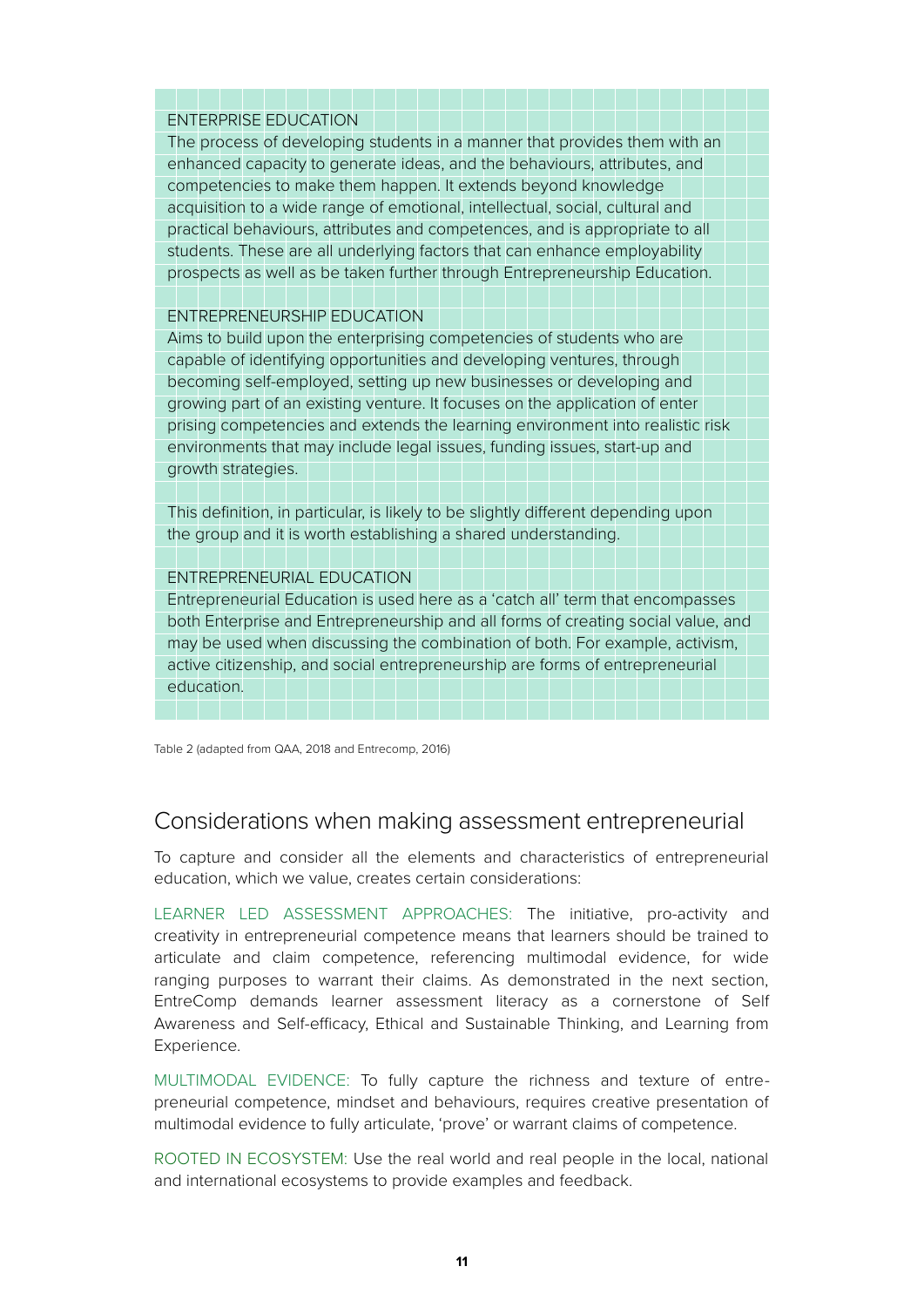# The journey towards entrepreneurial effectiveness



Figure 1 (adapted from QAA, 2018)

Students' learning may not be linear; their journeys are likely to have diverse starting points and transition into the future; they may pass through different stages in an iterative fashion, or engage simultaneously in different learning experiences.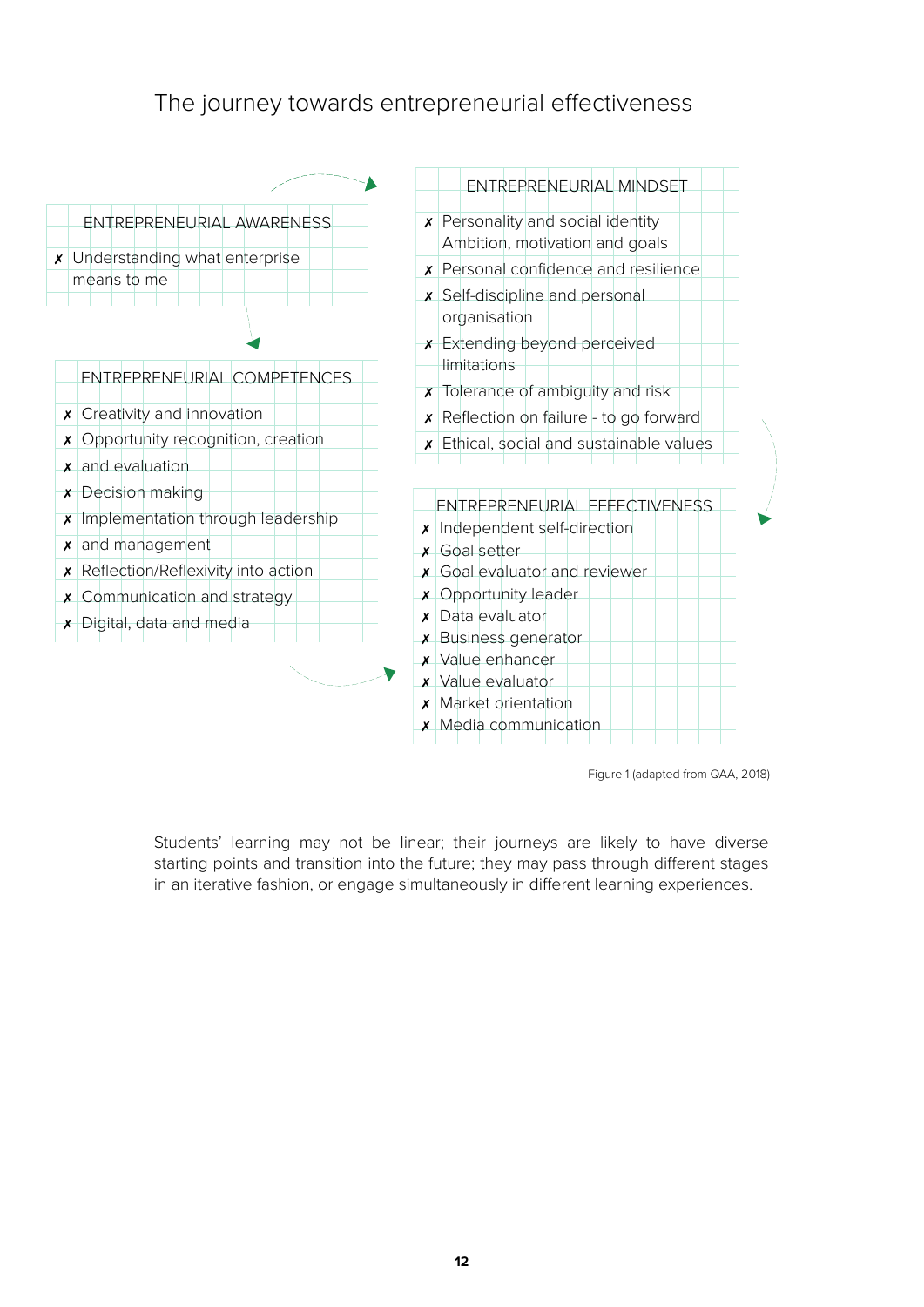# Assessment with Entrecomp

Evaluation is creation: hear it, you creators! Evaluating is itself the most valuable treasure of all that we value. It is only through evaluation that value exists: and without evaluation the nut of existence would be hollow. Hear it, you creators!

Friedrich Nietzsche

The central focus of EntreComp is the creation of different forms of value, i.e. social, cultural, personal and financial. For assessment design to offer sufficient opportunity to demonstrate these competences, requires assessment of entrepreneurial learning where learners have significant agency and opportunities to be creative. Entrecomp competences require the learner to be pro-active assessors, reflecting on needs and impacts, identifying strengths and weaknesses, assessing and managing financial health and risk, and reflecting on experiences to learn from them.

Analysis of EntreComp identifies 119 learning outcomes which relate to assessment and evaluation. These competences together create a construct for learner assessment literacy.

| Competence              | Sub-competence                         | Relating to<br>assessment |
|-------------------------|----------------------------------------|---------------------------|
| Spotting                | Identify, create and seize opps        |                           |
| opportunities           | Uncover needs                          | 3                         |
|                         | Analyse the context                    | 3                         |
| Creativity              | Be innovative                          | 3                         |
| <b>Ethical and</b>      | Think sustainably                      | 7                         |
| sustainable<br>thinking | Assess impact                          | 8                         |
|                         | Be accountable                         | 5                         |
| Self awareness          | Follow your aspirations                | 6                         |
| and self-efficacy       | Identify your strengths and weaknesses | 6                         |
|                         | Believe in your ability                | 6                         |

#### NUMBER OF LEARNING OUTCOMES IN THIS THREAD WHICH RELATE TO ASSESSMENT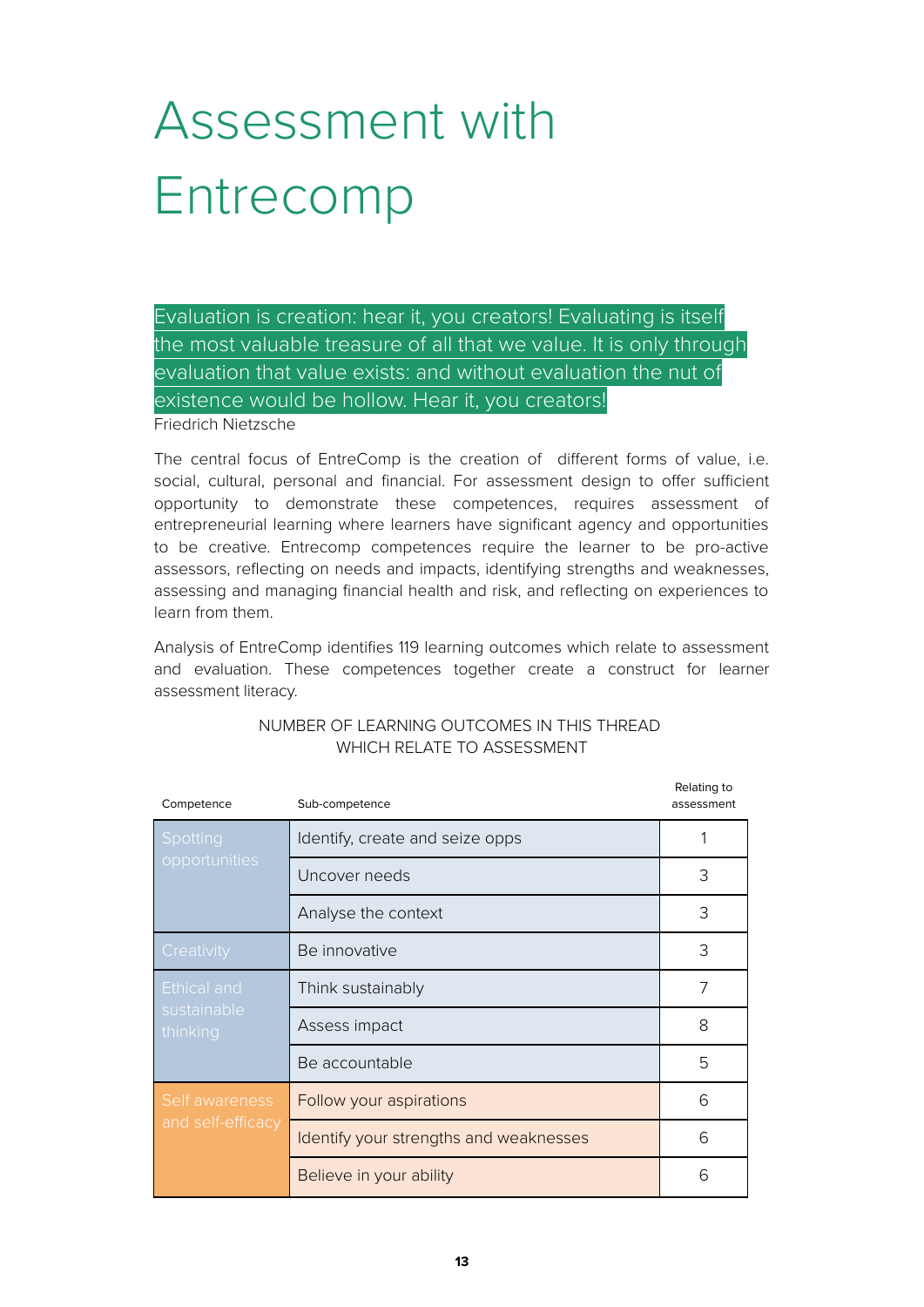|                                  | Shape your future                          | 6              |
|----------------------------------|--------------------------------------------|----------------|
| Motivation and                   | Be determined                              | $\overline{2}$ |
| perseverance                     | Be resilient                               | 1              |
| <b>Financial and</b>             | Understand economic and financial concepts | 3              |
| economic<br>know-how             | <b>Budget</b>                              | 4              |
|                                  | Find funding                               | $\overline{2}$ |
| Mobilising<br>others             | Persuade                                   | 2              |
| Planning and                     | Define goals                               | 1              |
| management                       | Define priorities                          | $\overline{2}$ |
|                                  | Monitor your progress                      | 8              |
|                                  | Be flexible and adapt to changes           | $\overline{2}$ |
| Coping with                      | Calculate risk                             | 8              |
| uncertainty,<br>ambiguity & risk | Manage risk                                | 6              |
| Learn through                    | Reflect                                    | 8              |
| experience                       | Learn to learn                             | 8              |
|                                  | Learn from experience                      | 8              |

Table 3

## Using learning outcomes in integrated and holistic ways

Whilst the Entrecomp framework is very useful as a library of learning outcomes, it is possible to become overwhelmed when attempting to identify all or many of the competences practised in a task. Also, the number of learning outcomes in focus must be manageable for learners and educators. For this reason, it is possible to integrate learning outcomes to more closely reflect task completion. Please see the rubric below for an excellent example of how competences can be integrated to be more usable to learners. The example can be used as a model for designing an evaluation rubric building on selected learning outcomes from the EntreComp framework.

Using the progression levels described in EntreComp, from Level 1 to level 8, educators can try to differentiate objectives or assessment criteria or reflect incremental challenges using a series of progression level descriptors. This differentiation might be helpful, because it allow learners and educators to describe a progression toward more proficient competence within a learning process, and also might explain a certain competence level to a given moment better than just by following the overall and maybe too abstract competence definition.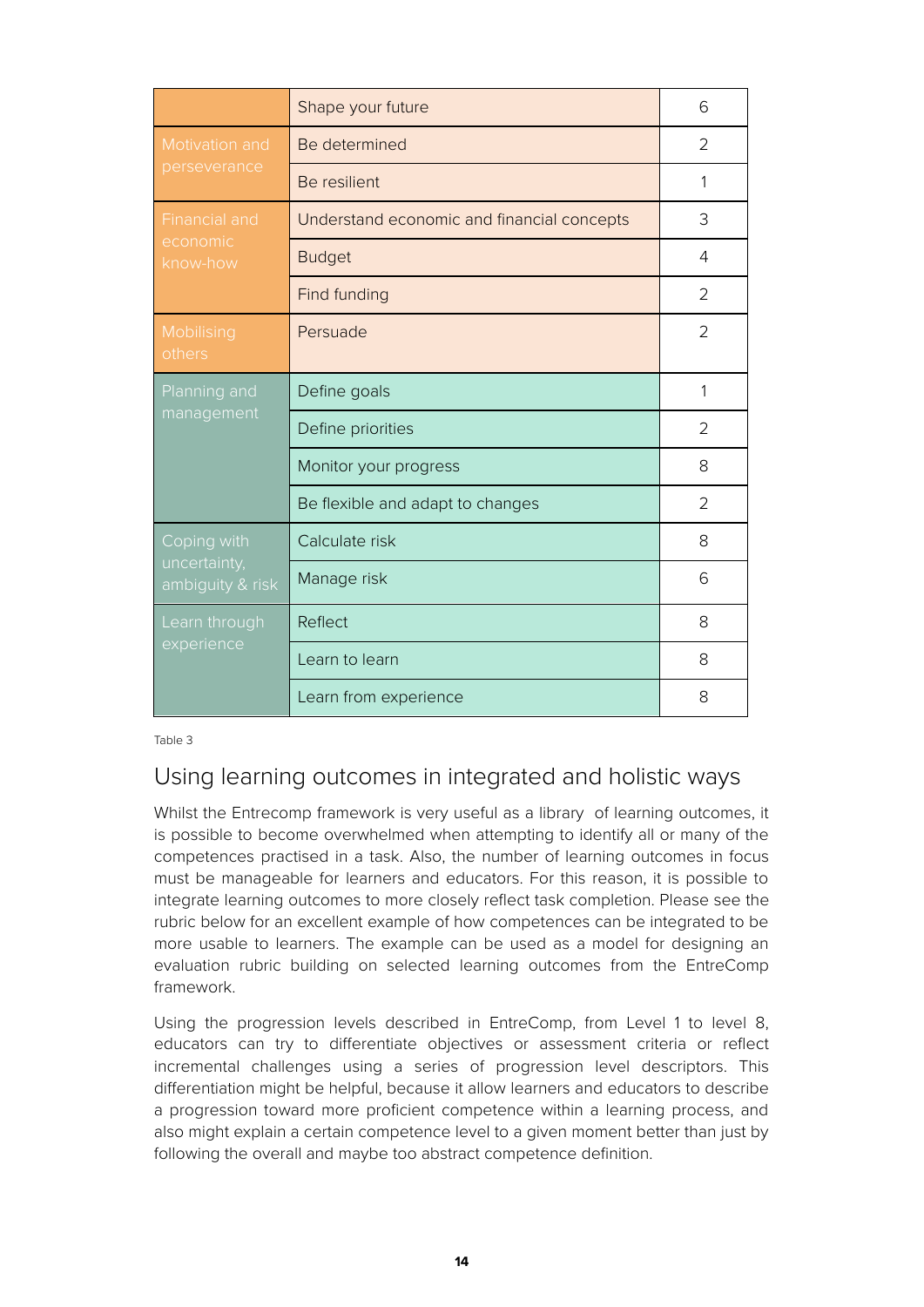Formulate your learning or educational goals (if possible together with learners). Check the Level descriptions in the EntreComp framework (page 23-35) and apply them to the specific goals/challenges.

| Competence                                           | Foundation                                                                                                                                                        | Intermediate                                                                                                                                                                   | Advanced                                                                                                                                                                                                                            | Expert                                                                                                                                                                                                                                                                       |
|------------------------------------------------------|-------------------------------------------------------------------------------------------------------------------------------------------------------------------|--------------------------------------------------------------------------------------------------------------------------------------------------------------------------------|-------------------------------------------------------------------------------------------------------------------------------------------------------------------------------------------------------------------------------------|------------------------------------------------------------------------------------------------------------------------------------------------------------------------------------------------------------------------------------------------------------------------------|
| or thread                                            | $1-2$                                                                                                                                                             | $3-4$                                                                                                                                                                          | $5-6$                                                                                                                                                                                                                               | $7-8$                                                                                                                                                                                                                                                                        |
| Identify,<br>create and<br>seize oppor-<br>tunities. | <b>1</b> $l$ can find<br>opportunities to<br>help others.<br><b>2</b> I can recognise<br>opportunities to<br>create value in my<br>community and<br>surroundings. | 3 I can explain what<br>makes an oppor-<br>tunity to create<br>value.<br>4 I can proactively<br>look for oppor-<br>tunities to create<br>value, including out<br>of necessity. | <b>5</b>   can describe<br>different analytical<br>approaches to iden-<br>tify entrepreneurial<br>opportunities.<br>6 I can use my<br>knowledge and<br>understanding of<br>the context to make<br>opportunities to<br>create value. | 7 I can judge oppor-<br>tunities for creating<br>value and decide<br>whether to follow<br>these up at different<br>levels of the system<br>I am working in (for<br>example, micro,<br>meso or macro).<br>8 I can spot and<br>quickly take<br>advantage of an<br>opportunity. |

Table 4: An area of the EntreComp competence "Spotting opportunities" differentiated by competency levels (or progression levels). The descriptions facilitate the assessment and description of one's own concrete competence levels.

| CHECKLIST: ASSESSMENT CRITERIA                                                                                                                                                                                                                                                              |
|---------------------------------------------------------------------------------------------------------------------------------------------------------------------------------------------------------------------------------------------------------------------------------------------|
| The Playbook suggests the following questions to evaluate entrepreneurial<br>learning design: Does your teaching (assessment) method                                                                                                                                                        |
| $\Box$ allow learners to interact with people outside class?                                                                                                                                                                                                                                |
| $\Box$ encourage learners to dare and fail?                                                                                                                                                                                                                                                 |
| $\square$ allow learners to develop ownership over their process?                                                                                                                                                                                                                           |
| encourage learners to work in teams over time?                                                                                                                                                                                                                                              |
| $\square$ require learners to create value for people outside group?                                                                                                                                                                                                                        |
| m  assess learners by giving activity and reflection-based feedback?                                                                                                                                                                                                                        |
| $\Box$ require learners to work iteratively?                                                                                                                                                                                                                                                |
| connect to subject matter knowledge/skills?                                                                                                                                                                                                                                                 |
| To support constructive alignment of assessment with desirable entrepreneurial<br>learning, the above questions could be used to replace "does your teaching<br>method?" with "does your assessment method?". This is a useful and simple<br>frame to quickly review assessment activities. |
| Follow links below to collections of relevant and effective practice in                                                                                                                                                                                                                     |
| entrepreneurial assessment.: Methods related to assessment by<br>EntreAssess and in the ETC Toolkit                                                                                                                                                                                         |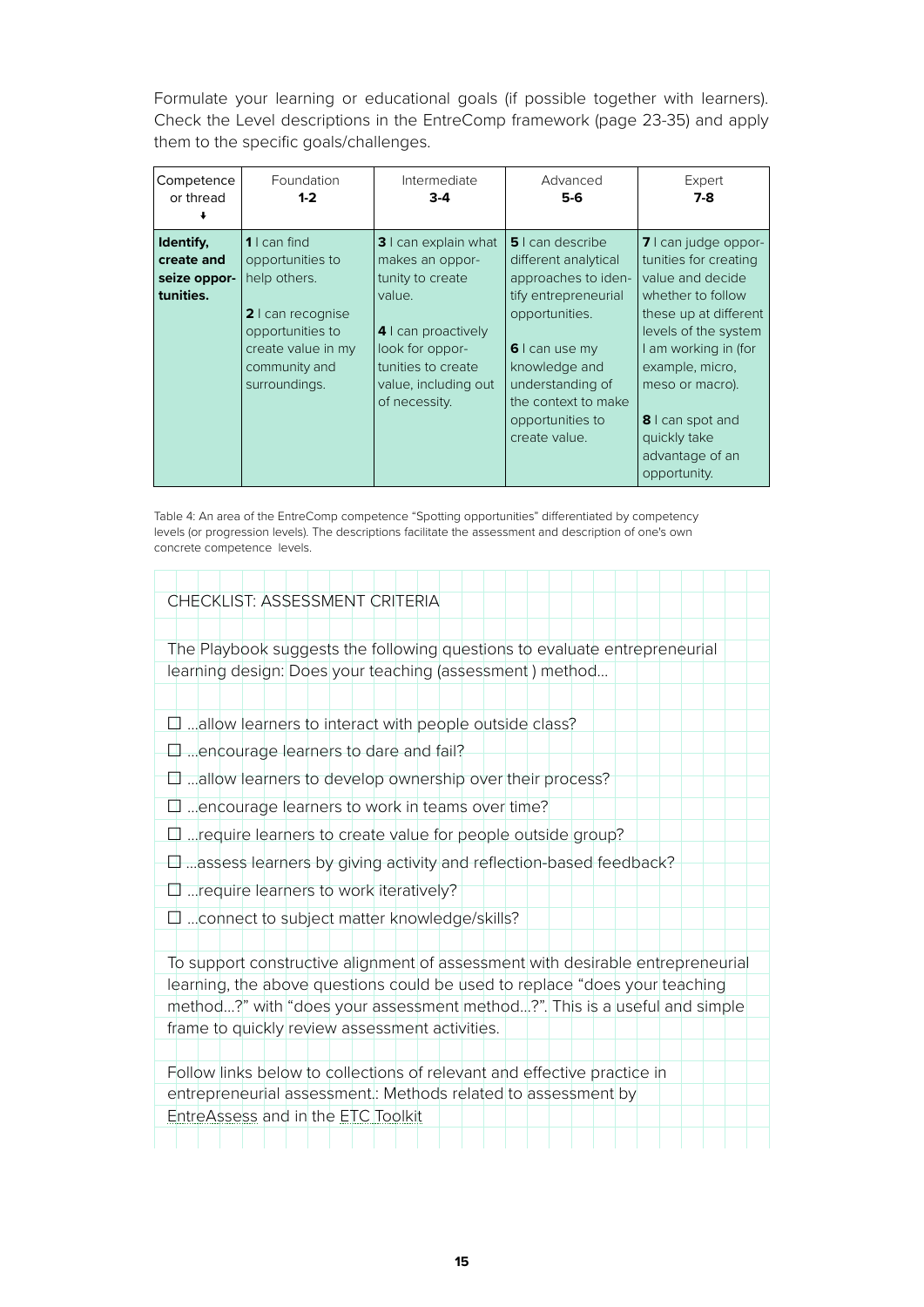# Assessment Literacy – Entreassess

The purpose of the **Entreassess** project was to provide a progression model for educator/ practitioner assessment in entrepreneurship education, built on existing knowledge and experience and suggesting potential applications. This project presents an overview of innovative and adaptable assessment tools, including digital tools, for different school levels aimed at enhancing innovation and resourcefulness of all students from the lowest to the highest end of the academic spectrum. It builds on the collaboration of leading specialists in entrepreneurship education, their experiences and research, learning from each other and harvesting the latest relevant European reports in the area.

|       | <b>INITIATING</b>                                                                                    | <b>DEVELOPING</b>                                                                                       | <b>PERFORMING</b>                                                                                                                                        |
|-------|------------------------------------------------------------------------------------------------------|---------------------------------------------------------------------------------------------------------|----------------------------------------------------------------------------------------------------------------------------------------------------------|
| What  | EE skills Identified but none<br>explicitly/consistently<br>assessed                                 | Identified but only a small subset<br>(1 or 2) are explicitly/ consistently<br>assessed (e.g. Teamwork) | Identified, broader subset is<br>explicitly/consistently assessed                                                                                        |
| When  | Essentially summative, no<br>opportunities for relearn or<br>reassessment                            | Formative (few control points<br>and opportunities to review and<br>relearn)                            | Baseline, formative and<br>summative assessment fully<br>integrated (several control<br>points)                                                          |
| Where | Tied to specific assignments,<br>projects.                                                           | Embedded only in some<br>curricular areas (patchy)                                                      | Embedded across the<br>curriculum and in all major<br>assignments/ projects                                                                              |
| How   | Largely and solely based on<br>teacher observation (no tools)                                        | A limited suite of methods is<br>used (eq. rubrics, checklists)                                         | A combination of methods is<br>used according to task, context<br>and student needs. (eg.<br>Teacher observation, learning<br>logs, portfolios, rubrics) |
| who   | Teacher-assessment                                                                                   | Combines teacher- and<br>self-assessment                                                                | Incorporates views of multiple<br>actors (Teacher, self, peer,<br>external stakeholder-<br>assessment)                                                   |
| Why   | Aim of assessment activity is<br>to 'tick the box' and comply<br>with externally imposed<br>demands. | Aim of assessment activity is to<br>improve student learning                                            | Aim is to capture and analyse<br>data and evidence to fine-tune<br>Teaching and Assessment<br>practices                                                  |

Table 5: The Entreassess Progression Model of Entrepreneurial Assessment (Entreassess, 2016)

This progression model can help entrepreneurial educators to develop and improve their assessment literacy by identifying where they are and what they can do next to become more effective assessors.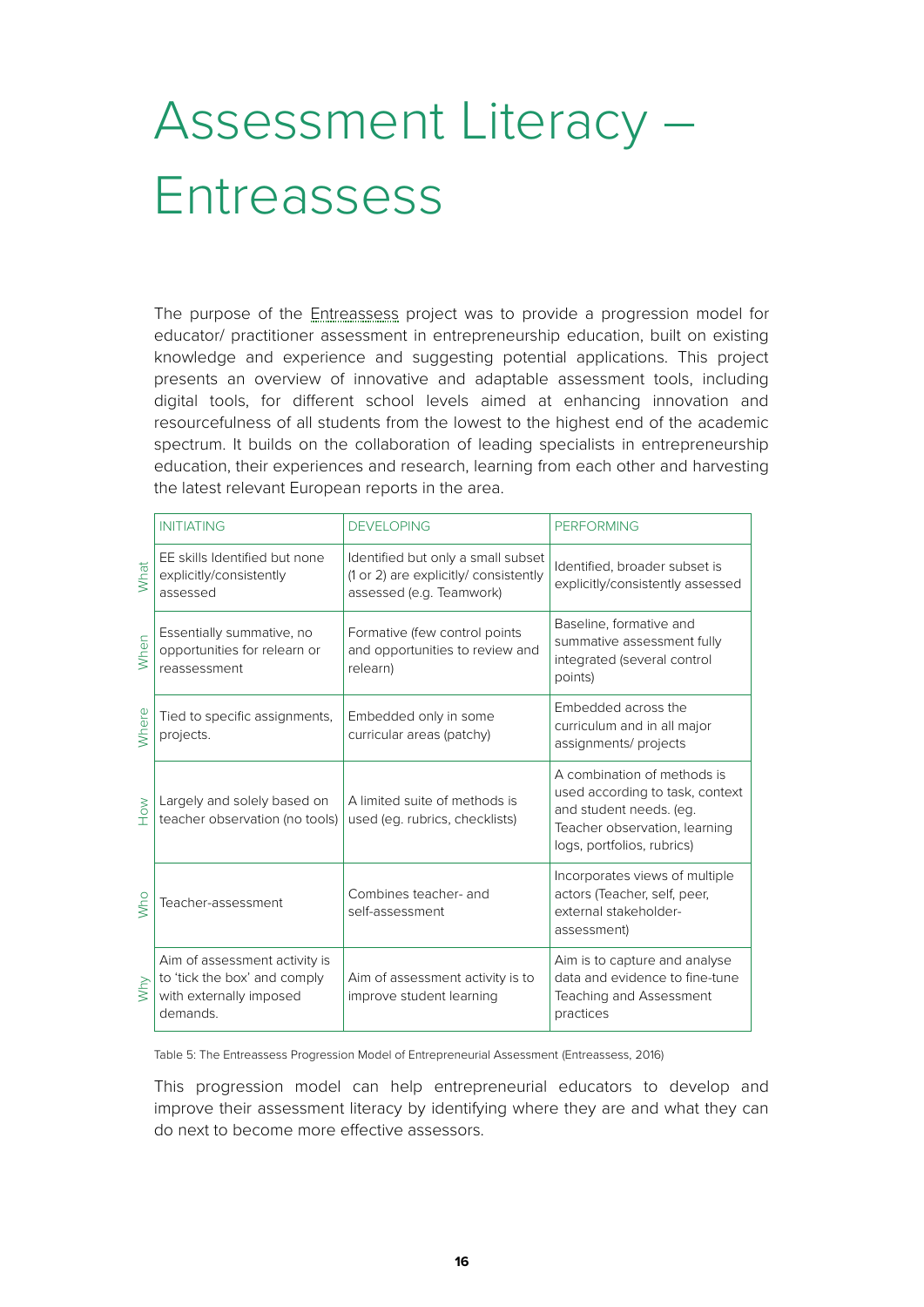# How are we assessing?

# WHEN ARE WE ASSESSING?

Assessment occurs at all stages of a learning process. Indeed, some assessment may take place before the learning has started, for example, to establish a baseline or identify different student starting points and learning needs.

|                  | <b>ASSESSMENT CYCLE</b>                                              |
|------------------|----------------------------------------------------------------------|
| 1.               | Create (or modify) programme mission (tied to institutional mission) |
|                  |                                                                      |
|                  |                                                                      |
| 2.               | Identify or re-evaluate Student Learning Outcomes (SLOs) to measure  |
|                  | knowledge, skills and dispositions                                   |
|                  |                                                                      |
|                  |                                                                      |
| 3.               | Select teaching methods to help students achieve desired outcomes    |
|                  |                                                                      |
|                  |                                                                      |
| $\overline{4}$ . | Design assessments and rubrics with Key Performance indicators       |
|                  |                                                                      |
|                  |                                                                      |
| 5.               | Measure and collect data                                             |
|                  |                                                                      |
| 6.               | Evaluate, analyse, interpret data and evidence                       |
|                  |                                                                      |
|                  |                                                                      |
| 7.               | Make modifications for action for improvement                        |
|                  | <b>Modify</b>                                                        |
|                  | programme                                                            |
|                  | mission                                                              |
| 8.               | Report results of Action Plan                                        |
|                  |                                                                      |
|                  |                                                                      |

Figure 2: Assessment Cycle (Adler Graduate School n.d.)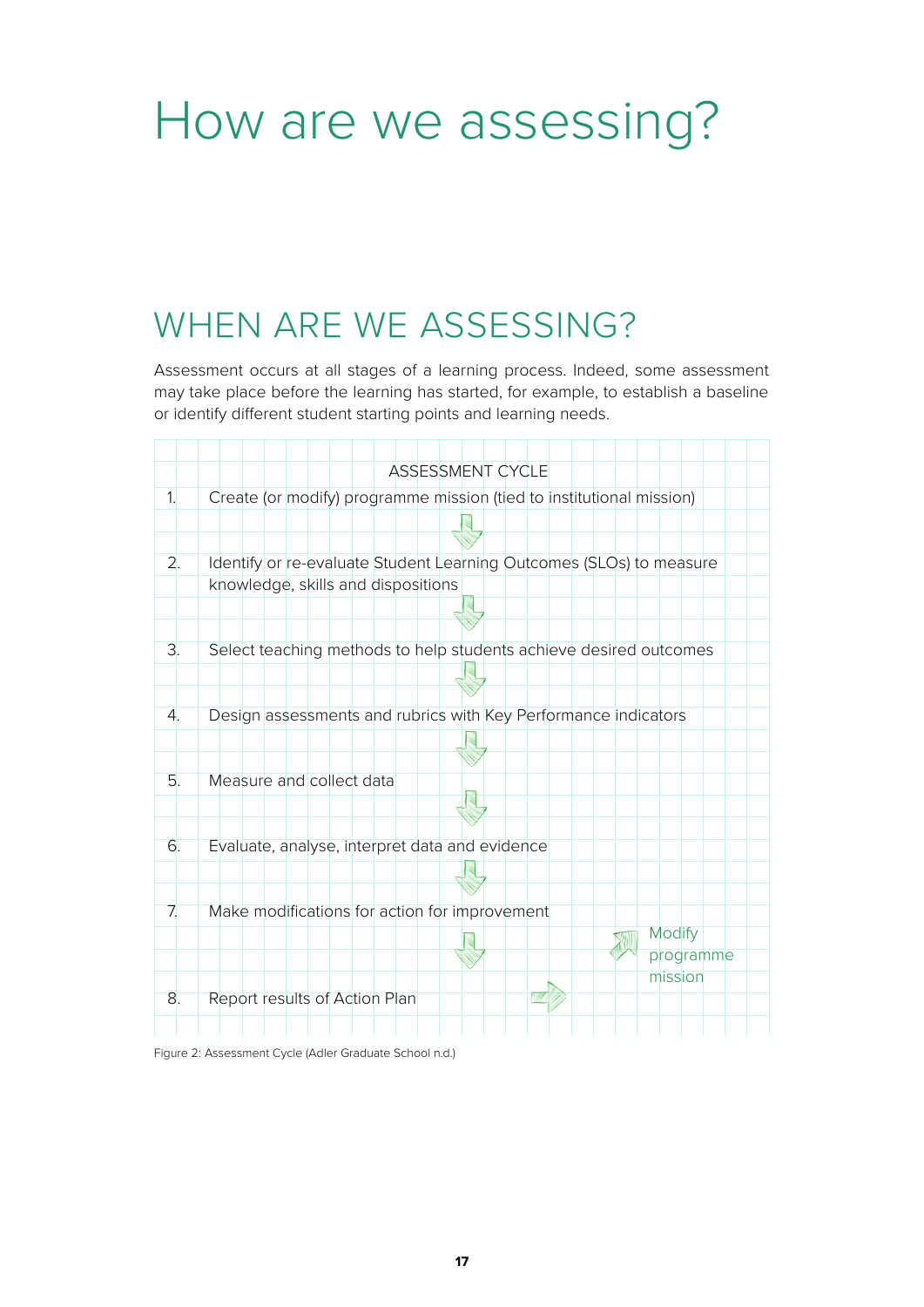This assessment cycle diagram presents different stages and purposes of assessment within one learning organisation. Usually an assessment cycle will include some, or all, of the following stages in the assessment process:

Screening/skills checks tend to focus on a smaller number of high level criteria to assess suitability for a programme/opportunity or job, or to identify specific support needs.

Initial assessments identify reasonably accurate starting points for learning, usually mapped to shared standards and used as a baseline from which to measure progress and development.

Diagnostic assessments provide a detailed snapshot or learner profile to identify appropriate next steps in learning.

Formative assessments identify how a learner is progressing against objectives and what further learning is required. Formative assessments are also used to evaluate the impact of chosen learning approaches.

Summative assessment is a snapshot of performance usually undertaken at the end of a programme for reporting or accreditation purposes.

Educator assessment practice tends to fall into one of the types described above at different points in the assessment cycle.

# WHO IS ASSESSING?

There is a significant body of research that shows that one hour students spend devising questions about what they have been learning with correct solutions is more effective than one hour spent completing practice tests. (Dylan Wiliam, Embedding Formative Assessment: Practical Techniques for K-12 Classrooms).

The assessor does not always have to be the teacher. There are many reasons why it is a good idea to invite different perspectives in the assessment process. Students themselves need to understand their progress and what achievement looks like through continuous self and peer assessment. Developing confidence in self and peer assessment is an essential element of being able to use learning fluently and confidently in real-life situations beyond formal learning.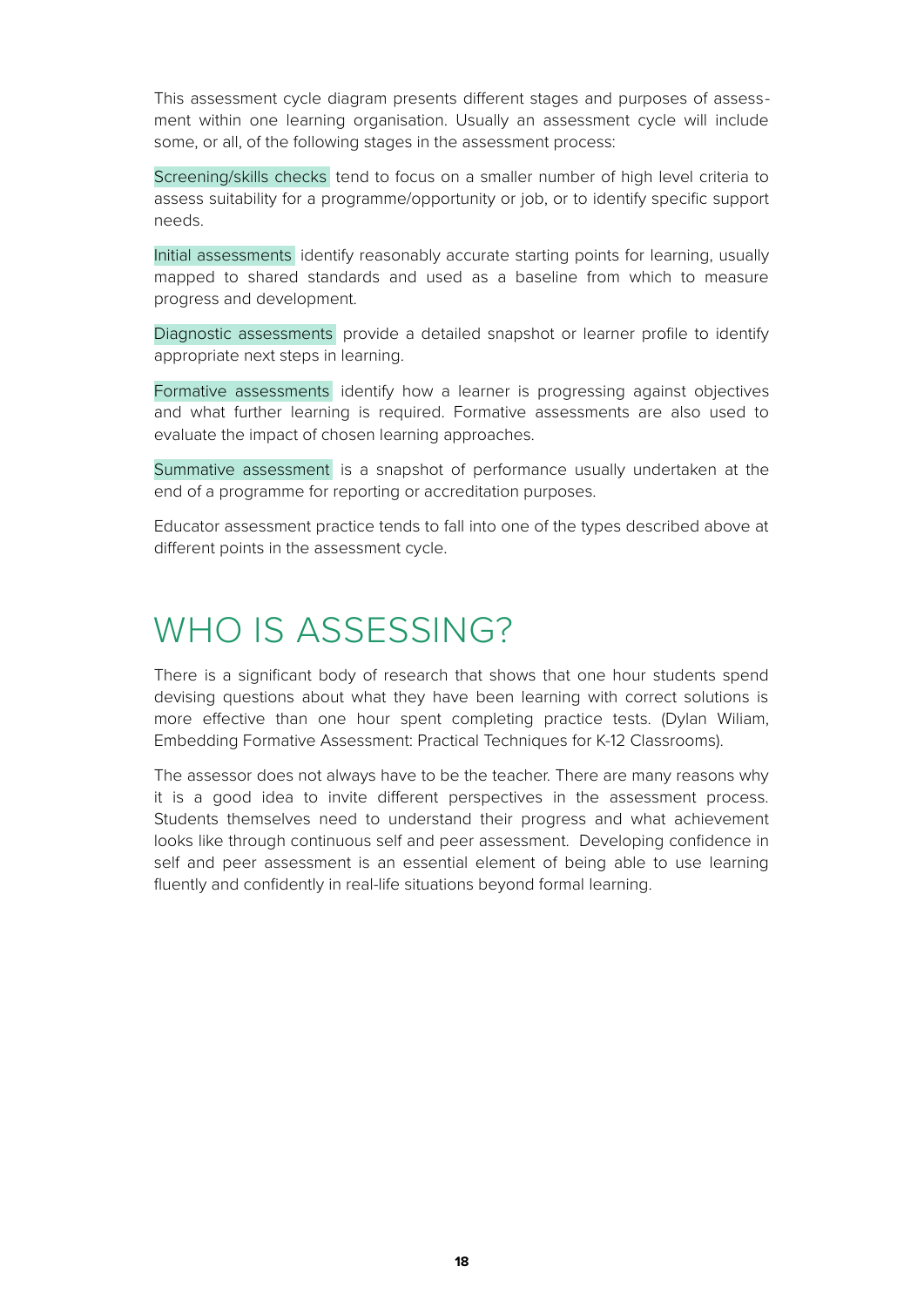#### RECOGNITION AND CERTIFICATION

#### Learners – self and peer

Entrepreneurial learners draw from wide ranging evidence, data and reflection to evaluate their own and others' learning performance.

#### **Teachers**

Teacher assessment can be of learning to report outcomes and impact. Teacher assessment can be for learning to identify further learning gains, effective learning approaches and further learning needs and goals. Teacher assessment can be designed and led by students as learning, inviting learners to become the experts in the subject matter.

#### External actors

Employers and other external stakeholders are often quoted as expressing dissatisfaction with academic assessment methods and outputs. Inviting active contribution from employers and others highlights the relevance and purpose of assessment to learners and builds clear links to the world of work. For example, if students create value for a specific group, it is this group who will be best placed to evaluate the success of the value created.

Being able to improve learners' work-readiness, having the chance to impart ' sector requirements into content and assessment, and recruitment of better trained staff can all be real motivators for employers. Whilst employers are rarely trained educational assessors, they will frequently undertake complex evaluations of staff, customers and products as regular practice.

Examples of employer involvement include assessment of:

- Comment on written and practical coursework,
- Assessment of the work placement,

- Expert witness and testimony

- Feedback on performance tasks and evidence

Table 6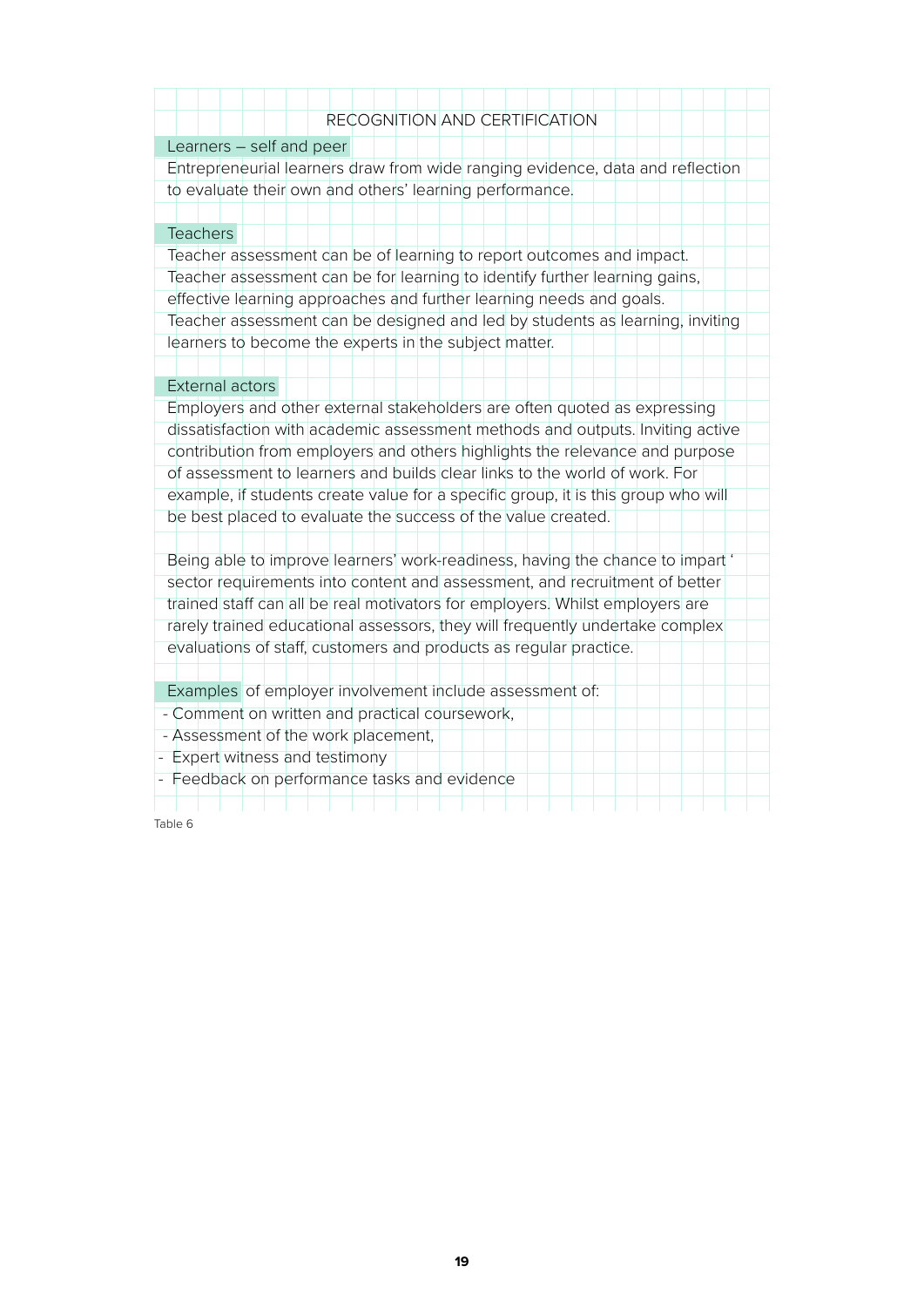# Examples of how EntreComp can support assessment & recognition

People learn through a circular process of action, reflection and conceptualisation (experiential learning). The reflective elements of the EntreComp framework focus on the connection of real societal practice (including the necessary management and cooperation aspects) with an experiential pedagogic concept. Also the aspects of "self" competency are tackled in this section of the framework, a positive attitude toward new experience, toward learning and initiative.

# EntreComp Competences

| Taking the initiative                             | Take responsibility.<br>Work independently.<br>Take action.                                                                                                |         |
|---------------------------------------------------|------------------------------------------------------------------------------------------------------------------------------------------------------------|---------|
| Learning through<br>experience                    | Reflect<br>Learn to learn<br>Learn from experience                                                                                                         |         |
| Coping with<br>uncertainty, ambiguity<br>and risk | Cope with uncertainty and ambiguity.<br>Calculate risk.<br>Manage risk                                                                                     |         |
| Planning and management                           | Define goals.<br>Plan and organise<br>Develop sustainable business plans<br>Define priorities<br>Monitor your progress<br>Be flexible and adapt to changes |         |
| Working with others                               | Accept diversity (people's differences)<br>Develop emotional intelligence<br>Listen actively<br>Team up<br>Work together<br>Expand your network            | Table 7 |

Being active means learning by doing and exploring your strengths and challenges under real conditions. We must enable learners to have new and rich experiences. At the same time, it is the task of trainers to help them engage with new and unfamiliar situations and to increase their ambiguity tolerance, openness to new things. Sometimes we are intrinsically motivated and learn incidentally and with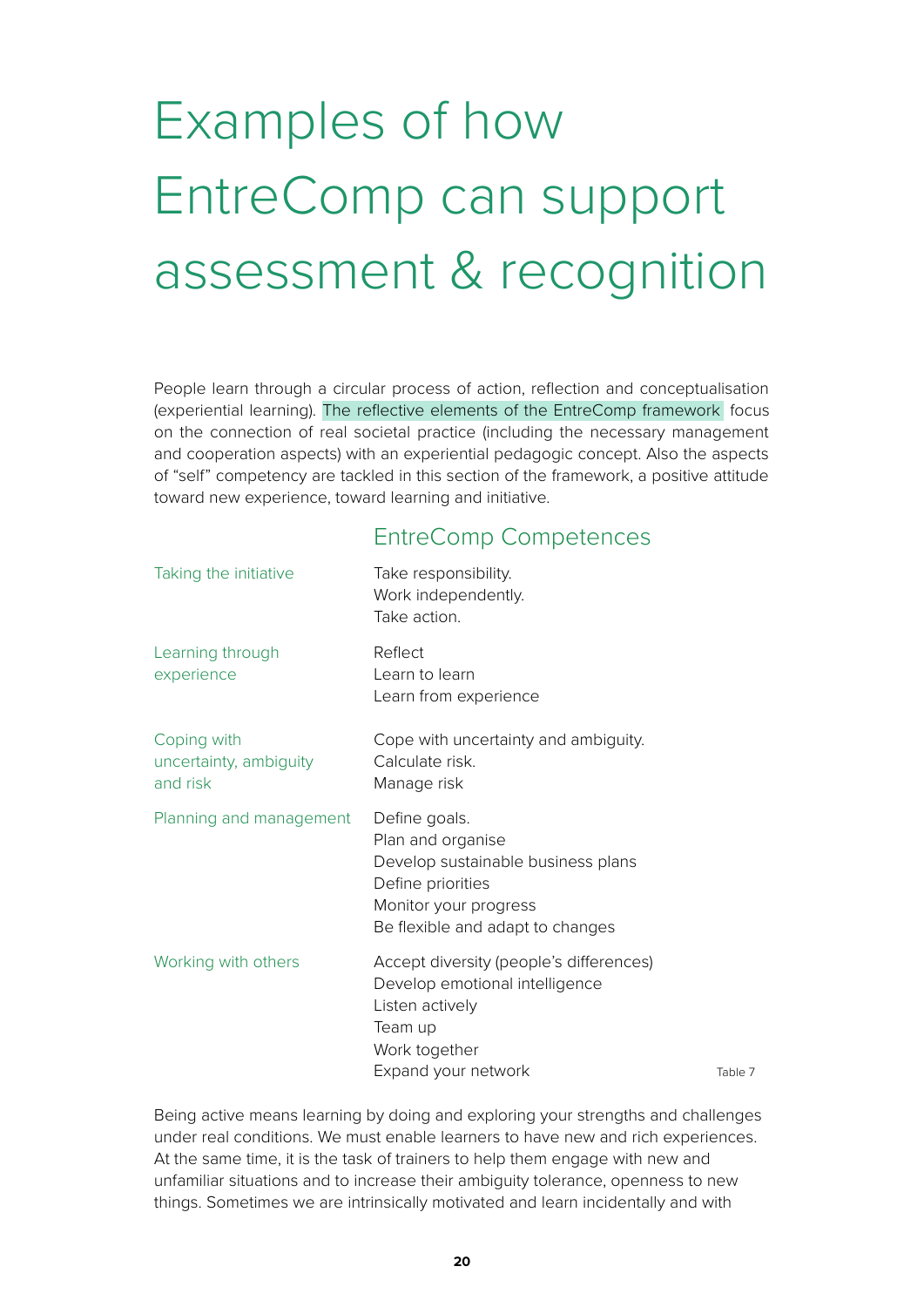pleasure, sometimes we learn through unpleasant things. Entrepreneurship education can help, in both cases, not to get off course.

Very important here becomes the ability to reflect, independently or together with other peers. It is the condition for drawing conclusions, facing new challenges and flexibly align the original plans to changes.

# USING ENTRECOMP

Below are examples of how the EntreComp framework is being used for assessment in different contexts.

### EntreAssess

#### <https://entreassess.com/>

Tools – Examples – Methods. EntreAssess is an outcome of the PEAT-EU Erasmus plus project. The examples are presented as one-pagers and present different Tools, Methods and Practices used in entrepreneurial education. The assessment methods and tools are meant both for use in teaching and learning, and assessment.

It presents a number of assessment methods and tools that are useful in entrepreneurship education. A reflective process is presented. Tools for: assessment of learning, assessment for learning and assessment as learning.

## EntreAssess Teacher Reflection Tool

<https://s.surveyanyplace.com/entreassess>

A self assessment tool to evaluate assessment literacy in relation to the assessment of entrecomp. Derived from participant responses, a personalised report is generated creating a current profile with recommended next steps to develop and improve assessment practice.

It is a useful prompt for educators in any settings to review their assessment practice and identify ways in which they can improve their assessment literacy by using suggested examples and methods. The practices presented aim to further develop entrepreneurial competences through active learner participation in and contribution to the assessment process.

## EntreComp Certificate

#### <https://entrecompcertificate.eu/>

A set of guidance resources for each of the EntreComp competencies - suitable for young people aged 14-20. Resources on an online platform that also provide the assessment tools necessary to complete the Award. It requires young people to upload all their evidence of completion of each competency and reflections on each competency. Case studies of successful students, and suggested routes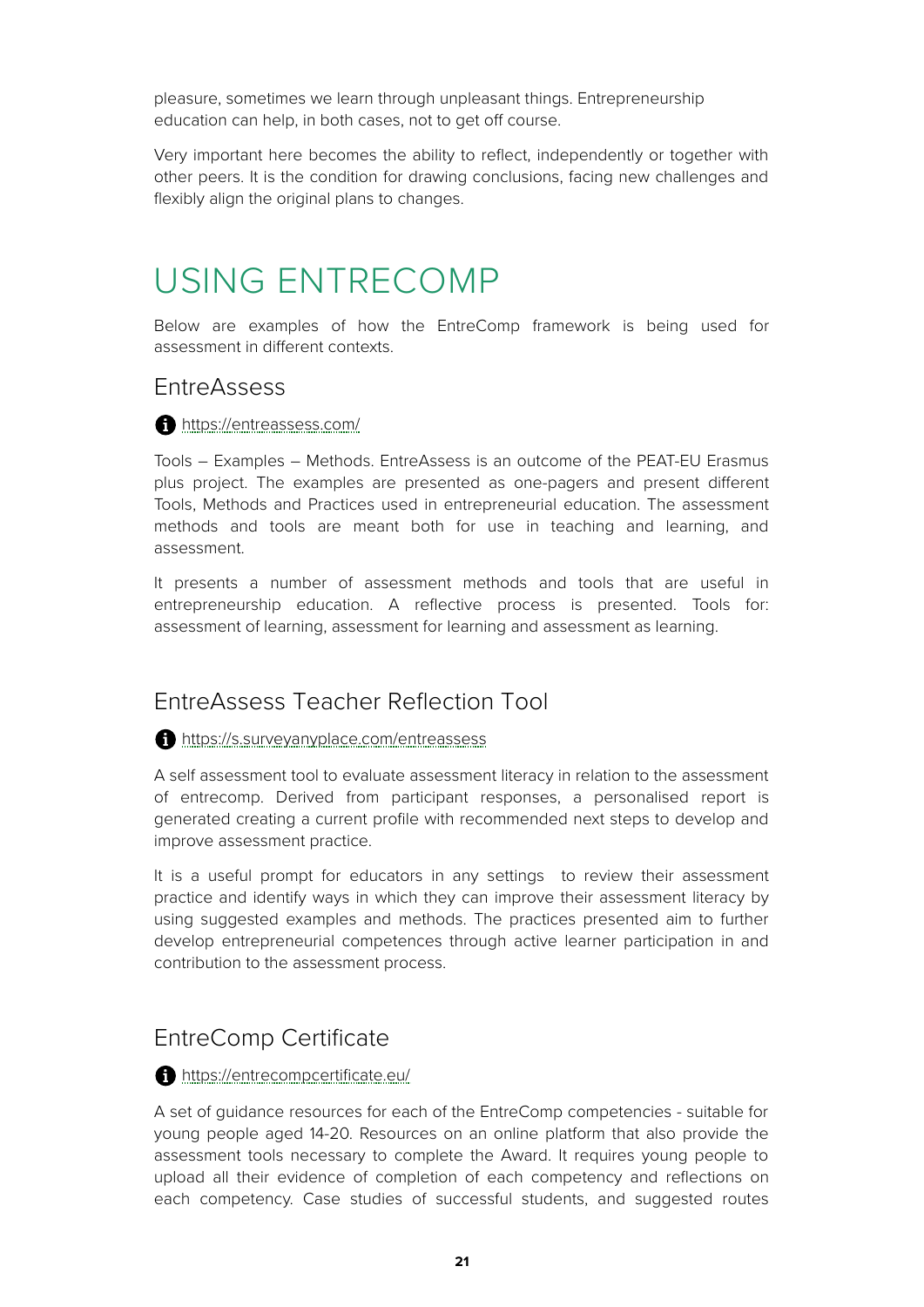through the award, as well as country specific ideas as to how students can achieve each competency are included on the platform.

By completing reflections on each of the 15 competencies, young people will be equipped with the knowledge and examples of the entrepreneurial skills they have, in order to help them bridge the gap between school and the workplace.

## Entrepreneurial Impact Test

#### <https://impact-test.eu/>

A tool to measure impact of entrepreneurship programs in youth skills acquisition. Youth self assessment feedback to evaluate the impact of entrepreneurship programs in young entrepreneurs' skills acquisition based on EntreComp. It is a free resource made for youth and educators.

# E-Minds – Development of an Entrepreneurial Mindset in Higher Education

#### <https://e-minds.eu/>

E-minds aims to develop the entrepreneurial mindset of HE and VET students using Entrecomp. The specific objectives of E- minds are:

1. Validate EntreComp and use it as the framework.

2. Develop two assessment tools in two different EQF levels to assess the Entrepreneurship Competence of Higher Education and VET students.

3. Identify and use innovative student centered learning approaches to be used for the education of HE Students and VET. Such approaches are the Action Learning Sets and the EntreChallenges which are challenges to be resolved in an experiential way.

4. Develop materials to be used in non traditional learning environments, using student centered approaches (Action Learning and EntreChallenges, both in 2 EQF Levels).

5. Develop an installation and replication manual to describe the systematic approach for the development of the entrepreneurship competence in order to assist other Higher Education Institutions and VET providers to replicate the system.

## SKILLOON Assessment

#### [https://skilloon.com](https://skilloon.com/)

A research-based self-learning platform following the EntreComp model from Not a bad idea (Finland) and the Finnish education ministry. SKILLOON consist of four different concrete modules, practice learning, self-assessment, individual and group tasks and a digital portfolio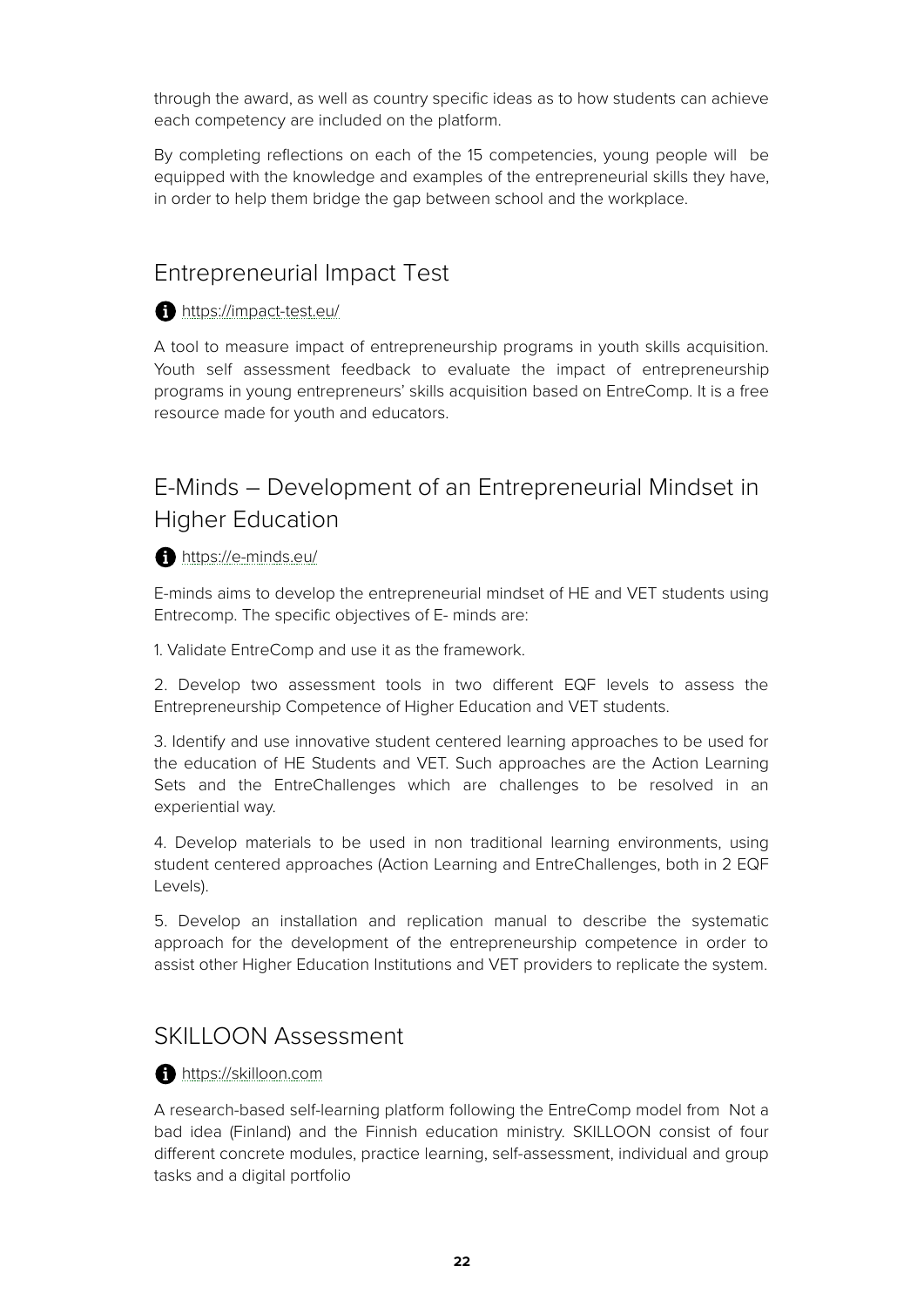The content in these modules is grounded in research of entrepreneurial learning, divided into six competence parts: Trust, get to know yourself, cooperation, learn to set goals, practice success, and path to future studies and working life.

By completing courses students receive open badge certificates, which may be used in work applications and profiling themselves on social media. Furthermore, advanced SKILLOON teachers and schools may be recognized by open badge certificates. Recognition is based on entrepreneurial competencies stressing selfesteem and self-efficacy.

## 9 Conversations

#### <https://9conversations.no/>

A set of self-study learning materials on entrepreneurship for migrants. An appropriate way to document progress using the EU Skills profile for third country nationals. The assessment can be used as a tool leading to the award of badges to recognise the self-assessment process. It provides a self assessment EU skills profile for third country nationals nrencing the entrecomp framework, using a system of badges as microcredentials for documenting learning progress. The badges build on the work done with the EntreComp framework and are linked to the EU Skills profile. Useful for migrants, in the context of Adult Education.

# TOOLS FOR PROFESSIONAL DEVELOPMENT

### AppRaiser

<https://appraiser.badgecraft.eu/>

Self-assessment tool based on the [European Training Strategy's competence model](https://www.salto-youth.net/downloads/4-17-3862/ETS-Competence-Model%20_Trainers_Amended_version.pdf) [for trainers](https://www.salto-youth.net/downloads/4-17-3862/ETS-Competence-Model%20_Trainers_Amended_version.pdf).

## **GRETA**

#### <https://www.greta-die.de/>

A [competence model](https://epale.ec.europa.eu/en/blog/greta-competence-model-teachers-continuing-training), a complete process for recognition and also a digital [portfolio tool](https://www.greta-die.de/webpages/projektergebnisse/portfolioplus) for professionals in adult education. GRETA is created by the German Institute for Adult Education – Leibniz Centre for Lifelong Learning.

# Facilitation Step-by-step

[https://competendo.net/en/Facilitation\\_step-by-step](https://competendo.net/en/Facilitation_step-by-step)

Learning companion for facilitators . A self-learning portfolio tool for professional development in non-formal education.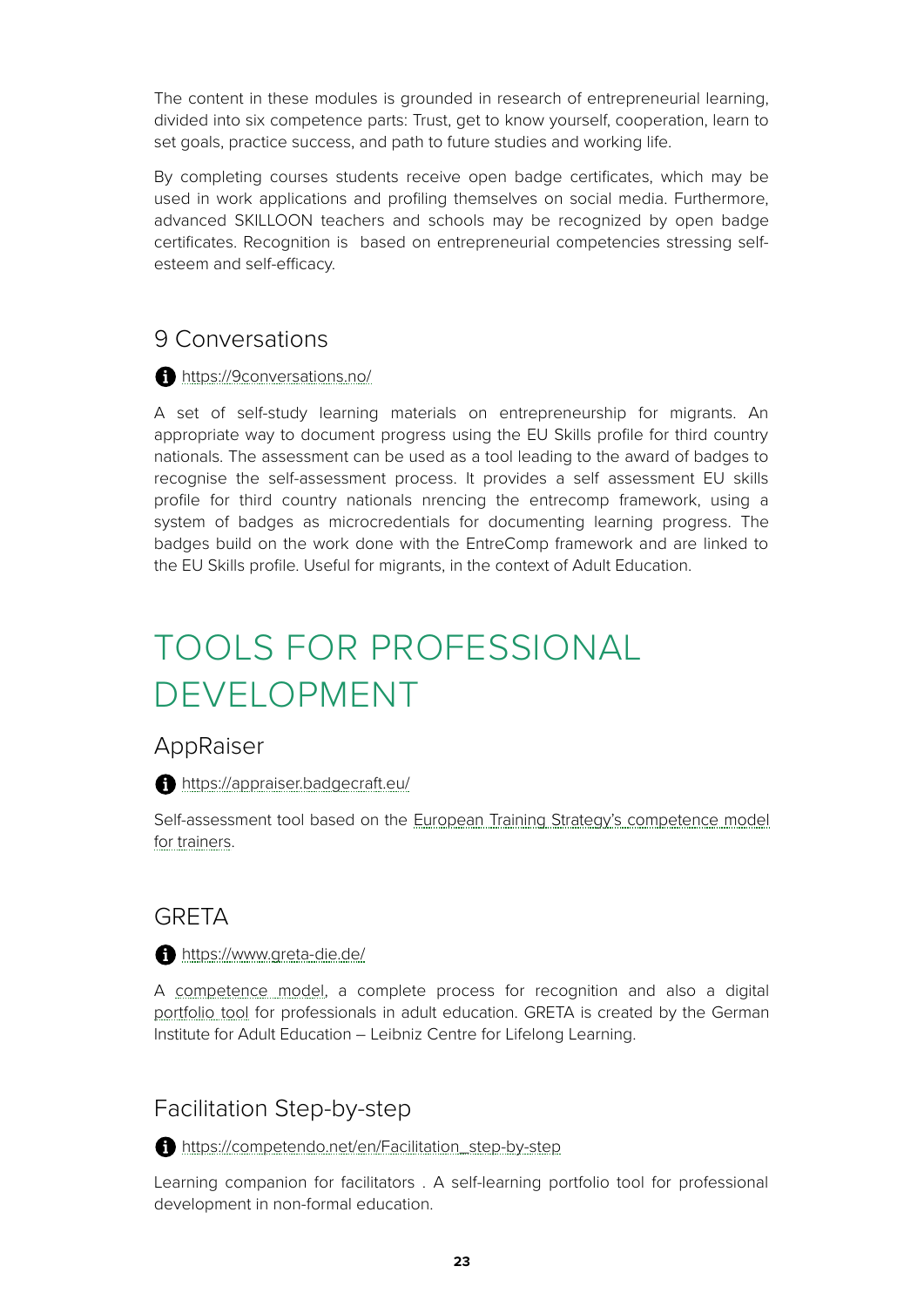# SELFIEforTEACHERS tool

#### <https://educators-go-digital.jrc.ec.europa.eu/>

An online tool to help primary and secondary teachers reflect on how they are using digital technologies in their professional practice. It is following the concept of the well-known [DigComp](https://ec.europa.eu/jrc/en/digcompedu) framework for digital competences and the more specific application of DigComp for teachers and educators [DigCompEdu.](https://ec.europa.eu/jrc/en/digcompedu) Teachers can use the tool to learn more about the digital skills they have and identify areas where they can develop further.

# RFCDC Teacher Reflection Tool

### [Council of Europe](https://rm.coe.int/reference-framework-of-competences-for-democratic-culture-teacher-refl/1680a526ac)

A self-reflection tool for teachers by the Council of Europe. Self-reflection – A journey towards a democratic teacher ethos and a democratic culture in schools. The handbook is complementing the [Reference Framework of Competences for](https://www.coe.int/en/web/reference-framework-of-competences-for-democratic-culture) [Democratic Culture](https://www.coe.int/en/web/reference-framework-of-competences-for-democratic-culture) and invites to individual reflection.

# OTHER TOOLS & APPROACHES

# Youthpass

### <https://youthpass.eu/>

Youthpass is a tool to document and recognise learning outcomes from youth work and solidarity activities. It is available for projects funded by Erasmus+: Youth in Action and European Solidarity Corps Programmes. It is a part of the European Commission's strategy to foster the recognition of non-formal learning, putting policy into practice and practice into policy.

Youthpass self reflection process and accompanying methods for personal and group work have been tested with millions of European youth. Youthpass is an ongoing strategy for recognition of competences gained through non-formal and youth work. Youthpass is designed to work with the 8 key competences, one of which is EntreComp. All tools, methods and publications provided on their website can be adapted to work solely on entrepreneurship.

### Peerwise

<https://peerwise.cs.auckland.ac.nz/>

Students use PeerWise to create and to explain their understanding of course related assessment questions, and to answer and discuss questions created by their peers. A method or tool to increase assessment literacy of students and teachers and raise quality of assessment task setting. Suitable for higher education (but no reason why it could not be used in other levels or phases)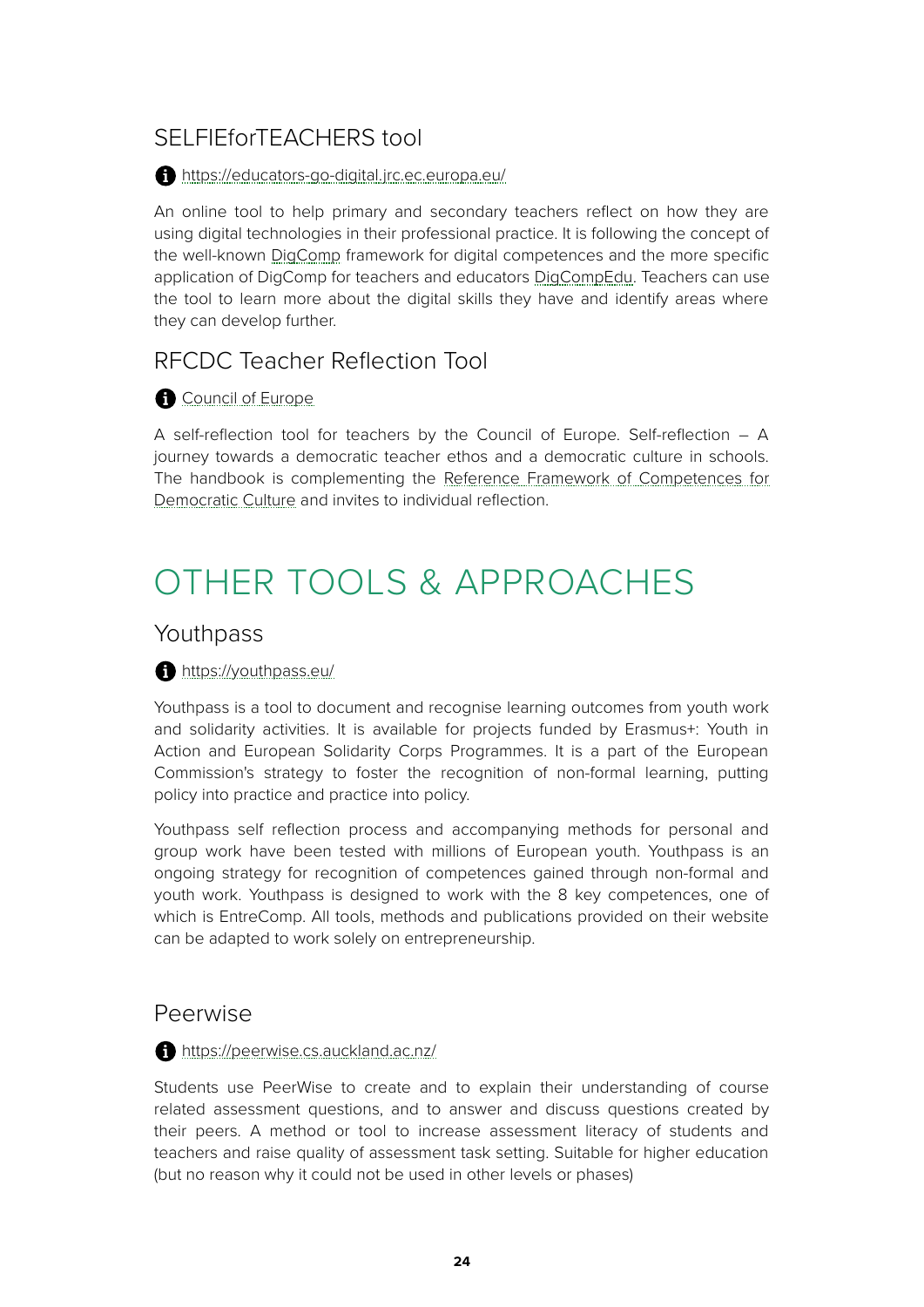# TBC

**f** Under construction – ready in April 2022

A self-assessment tool for VET students to self-assess their entrepreneurial competences (targets those engaged in start-up courses). The tool created by the Walloon Regional Government in Belgium helps VET students to recognise the EntreComp competences they have that can support them in a start-up

# No More Marking

#### <https://www.nomoremarking.com/>

A process where assessors compare two responses and decide which is better. Following repeated comparisons, the resulting data is statistically modelled and responses placed on a scale of relative quality. For English, for example, this might mean ranking all the pieces of writing in order of quality. This method often leads to detailed and thoughtful professional conversations and gets away from the tick box, checklist method of grading. A tool that supports effective evaluation and development of quality criteria. An innovative assessment method that adds value to assessment of EntreComp. Suitable for all phases.

# KIPP Character Scorecard

#### <https://www.kipp.org/approach/character/>

Tool or method to increases agency and assessment literacy of students and teachers addressing curiosity, gratitude, self control, social intelligence, optimism, grit, zest.

KIPP is a network of 240+ public charter schools in the USA. From the outset they focused on academics and tough behaviour codes but realised that when students went to college they were dropping out because they did not have the independence or resilience to persevere. So KIPP has developed a bigger focus on character development through a character framework.

# Assessing Competences for Democratic Culture

### [Council of Europe](https://rm.coe.int/prems-005521-assessing-competences-for-democratic-culture/1680a3bd41)

Principles, methods, examples. A handbook of the Council of Europes's Youth Council of Europe's Assessment Working Group in the Education Policy Advisors Network (EPAN). The handbook is created in reference to the [Reference](https://www.coe.int/en/web/reference-framework-of-competences-for-democratic-culture) [Framework of Competences for Democratic Culture](https://www.coe.int/en/web/reference-framework-of-competences-for-democratic-culture) and provides an overview over very different methods and settings for assessment.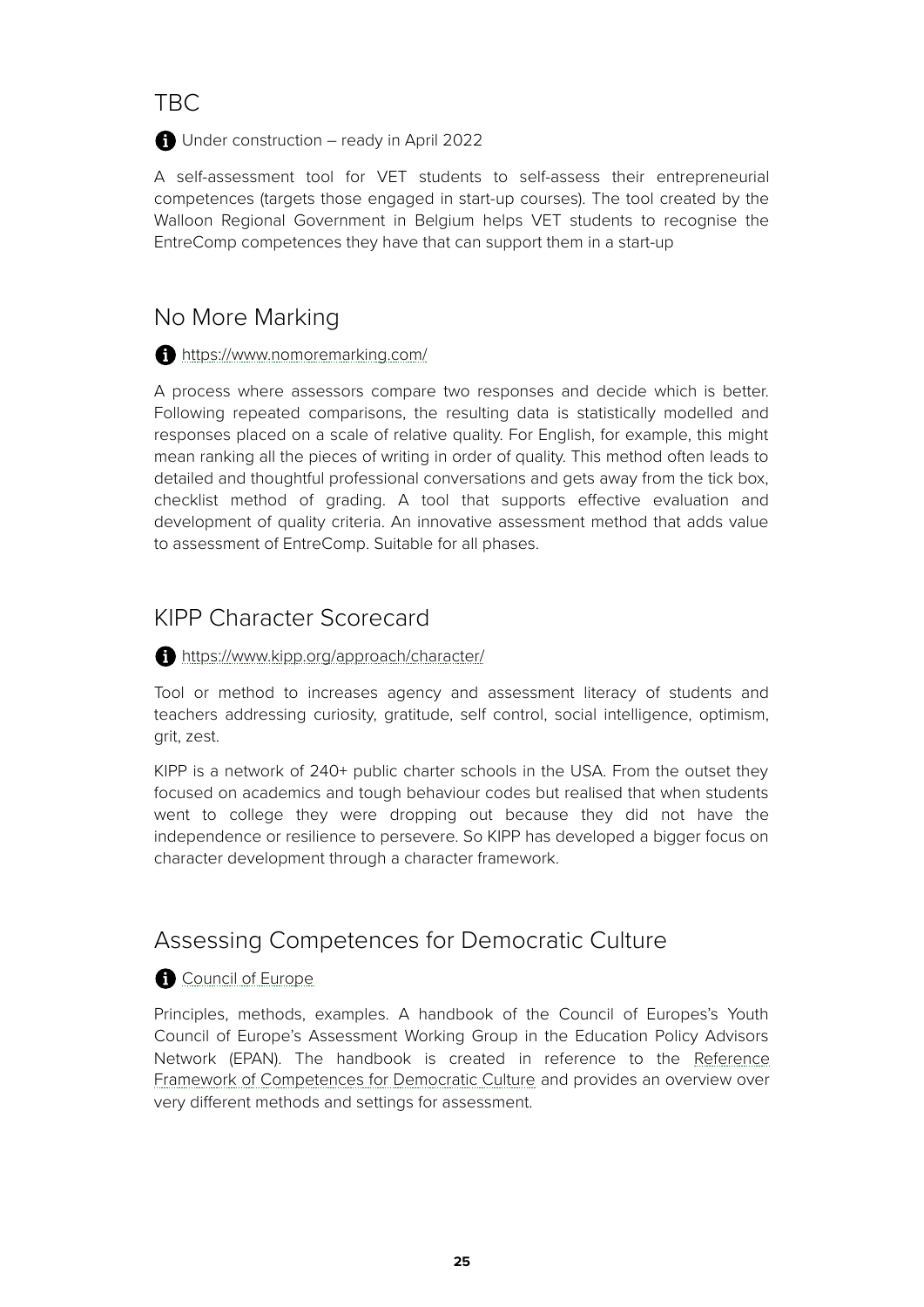# Everybody has skills – measuring personalities

### [Council of Europe](https://pjp-eu.coe.int/documents/42128013/47262469/23-act-2-3.pdf/9972665a-cfd6-0b18-5e64-9ee9863a72c7)

Self assessment for youth, reflection during a training course. An exercise to be used twice as part of a longer training course, once at the beginning, once at the end. The aim of the exercise is to make people aware of their own skills, and also of what they are not able to do (yet). The method belongs to the EC-CoE Youth Partnership toolkit on social inclusion. The method isn't directly targeted at EntreComp, but can be adapted easily to focus on the desired competences. Published in the [T-Kit 8: Social Inclusion](https://pjp-eu.coe.int/en/web/youth-partnership/t-kit-8-social-inclusion)

## Skills Builder Partnership

#### [https://www.skillsbuilder.org/](https://www.skillsbuilder.org/about)

This organisation has worked with more than 700 organisations to develop this assessment using a concept of 8 essential skills which reflect entrepreneurial competence and can be transferred to the EE context. The skills are listening, speaking, problem solving, creativity, staying positive, aiming high, leadership and teamwork. For educators, the Framework can be used to support children and young people to:

- Understand their existing skills: Reflecting on where their essential skills currently are, and being able to identify any gaps they might have
- See what progress looks like: Being able to see what the next steps are to improve their essential skills further.
- Join the dots: Using a consistent language and understanding of essential skills to understand how they are used and practiced in different settings
- Capturing success: Seeing progress, being able to better articulate their skills

## Valorise Toi (Empower yourself)

#### <https://valorise-toi.sgdf.fr/>

'Valorise-toi!' is a practical and easy-to-use self-assessment tool enabling young scout leaders to translate the competences gained in the scout movement to the 'employer's language'. The tool aims at building the self-confidence of its users, as well as contributing to their better employability. Valorise Toi is an approach to helping scouts and guides self-recognise the value of the skills/competences they have developed through scout movement or other volunteer work. Helps scouts and guides to connect their practical experience with competences/skills that employers are looking for.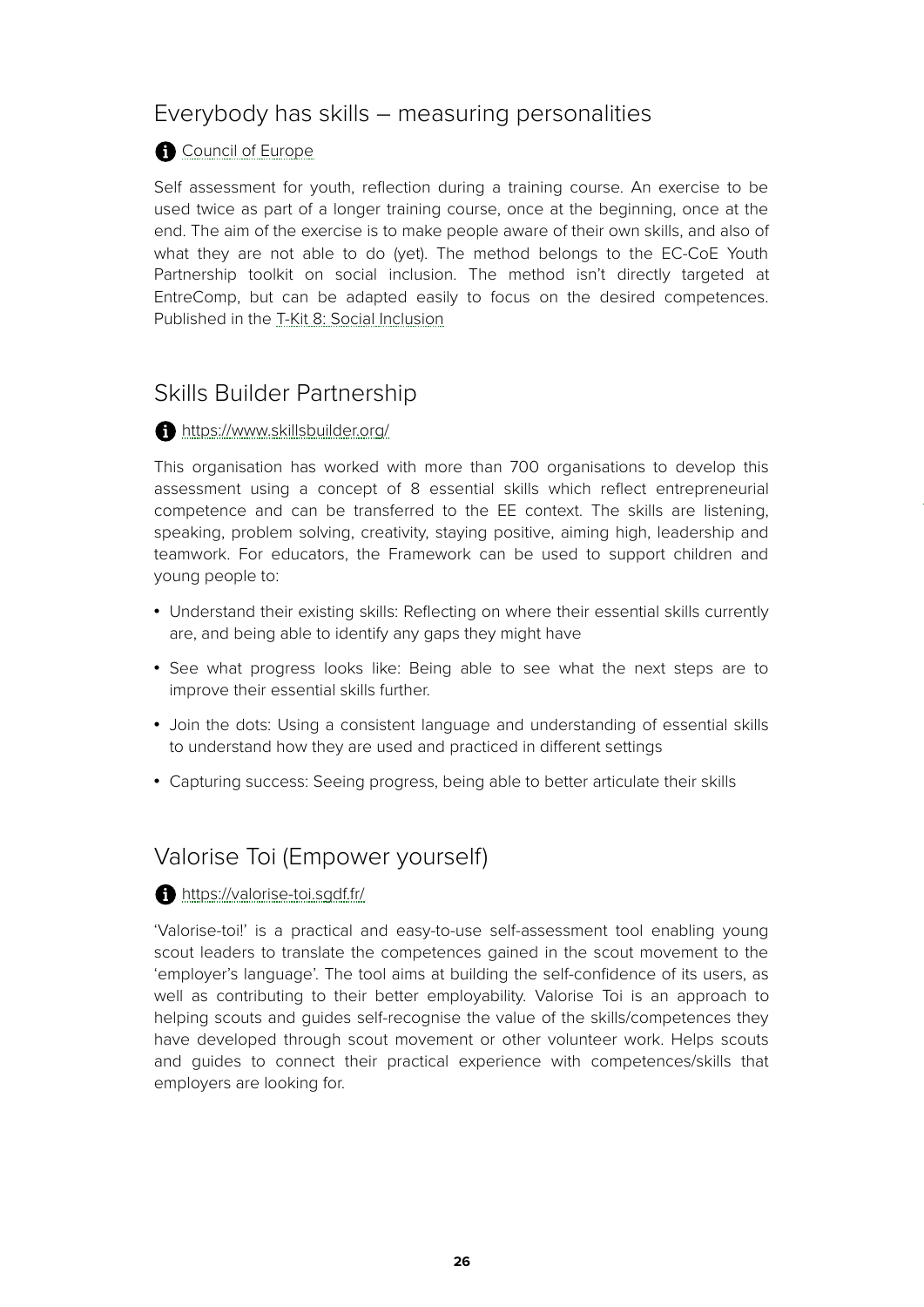## Victoria Critical and Creative Thinking (CCT) assessments

#### [https://www.vcaa.vic.edu.au/](https://www.vcaa.vic.edu.au/assessment/f-10assessment/edstateap/Pages/cct-assessments.aspx)

Validated on-line tests developed initially by the Australian Council for Educational Research and now by the National Foundation for Educational Research. Victoria, Australia, was the first state to test 15 year olds annually for their progress in critical and creative thinking.

There are detailed scope and sequence documents for showing what the development of capabilities looks like in four key areas. Suitable for secondary and VET educators.

# REFERENCES

Adler Graduate School. (2021, October 16). The Assessment Cycle, retrieved at: https://alfredadler.edu/ about/quality-assurance-assessment/assessment-evaluation-tools/assessment-cycle

Bacigalupo M, Kampylis P, Punie Y and Van Den Brande L. (2016). EntreComp: The Entrepreneurship Competence Framework. EUR 27939 EN. Luxembourg (Luxembourg): Publications Office of the European Union; JRC101581

Bacigalupo, M., Weikert Garcia, L., Mansoori, Y. and O'keeffe, W., EntreComp Playbook., EUR 30245 EN, Publications Office of the European Union, Luxembourg, 2020, ISBN 978-92-76-19416-3, <https://doi.org/10.2760/77835>, JRC120487.

Cedefop (2014). Terminology of European education and training policy: a selection of 130 terms. 2nd ed. Luxembourg: Publications Office;<https://doi.org/10.2801/15877>

Erasmus+ Developing teachers' entrepreneurial education skills available at <https://entrecompedu.eu/>

Enterprising Educators UK: Enhancing the Curriculum Enterprise and Entrepreneurship Education Toolkit available at <https://www.etctoolkit.org.uk/>

Erasmus+ EntreAssess project available at <https://entreassess.com/>

EU&OECD (n.d.) HEInnovate<https://heinnovate.eu/en> (accessed 18.09.21)

Lucas B. (April 2021). Rethinking assessment in education: The case for change CSE LEADING EDUCATION SERIES University of Winchester.

Mccallum, E., Mcmullan, L., Weicht, R. and Kluzer, S. (2020). EntreComp at Work., Bacigalupo, M. editor(s), EUR 30228 EN, Publications Office of the European Union, Luxembourg, ISBN 978-92-76- 19002-8, [https://doi.org/10.2760/673856,](https://doi.org/10.2760/673856) JRC120486

McEachen, J. (2017). Assessment for Deep Learning. Deep Learning Series, Issue 4, August 2017, white paper in: Michael Fullan, M; Quinn, J.; McEachen, J.: New Pedagogies for Deep Learning: A Global Partnership, Ontario, Canada.

QAA (Quality Assurance Agency for Higher Education) (2018), Enterprise and Entrepreneurship Education: Guidance for Higher Education Providers in England, Wales and Northern Ireland, QAA, Gloucester.<https://www.qaa.ac.uk/quality-code/enterprise-and-entrepreneurship-education>